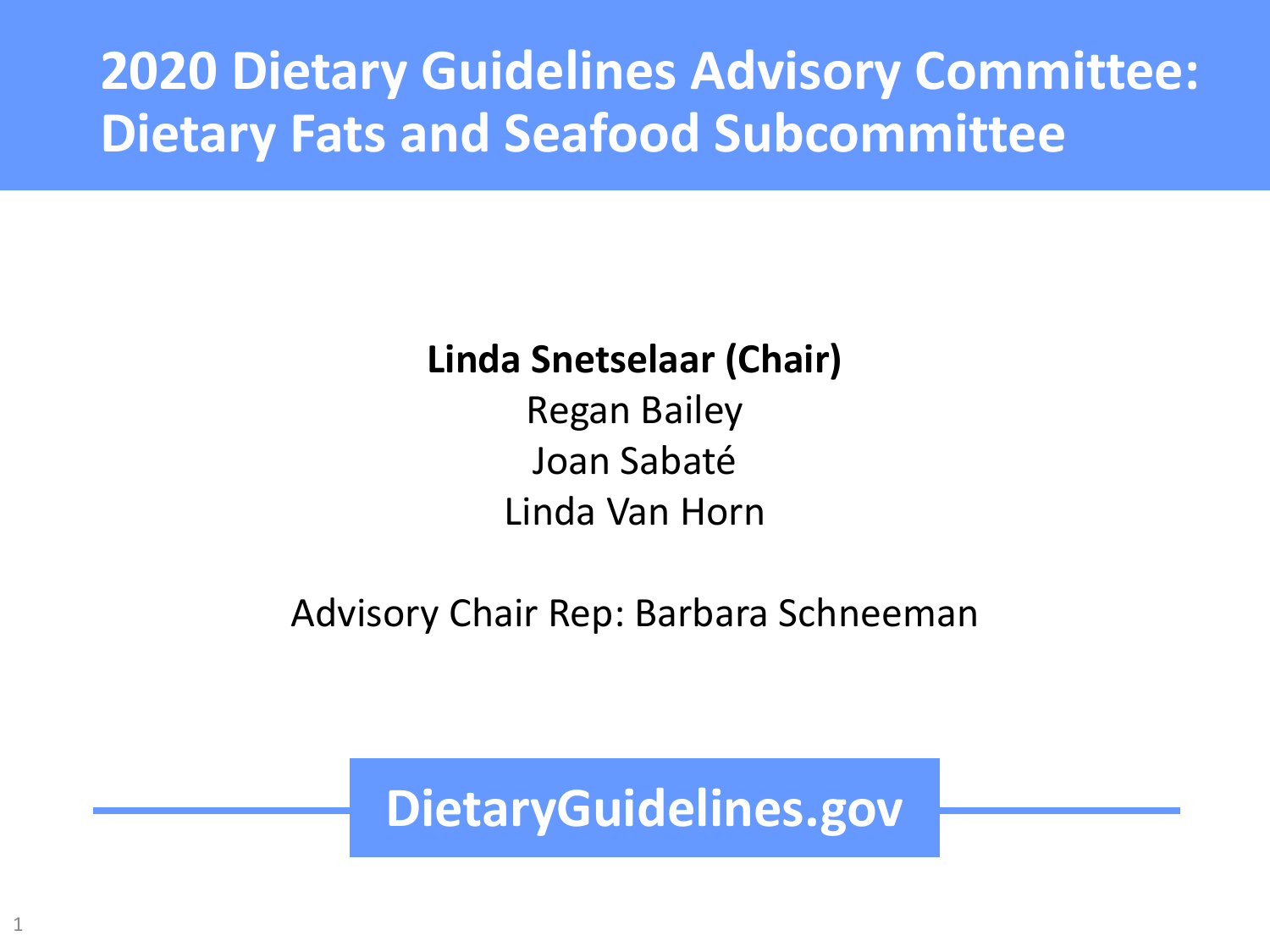# **Subcommittee Status**

- NESR staff screening articles and preparing evidence portfolios
	- **40,523** articles have been or are in the process of being screened and additional searches underway
	- Implementing protocols:
		- **Dietary fats** and cardiovascular disease
		- **Dietary fats** and all-cause mortality
- Subcommittee drafted conclusions
	- **Seafood** during pregnancy/lactation and neurocognitive development
	- **Seafood** during childhood/adolescence and neurocognitive development/health
	- **Seafood** during childhood/adolescence and cardiovascular disease
- Remaining work
	- **Dietary fats** and neurocognitive development/health
	- **Dietary fats** and cancer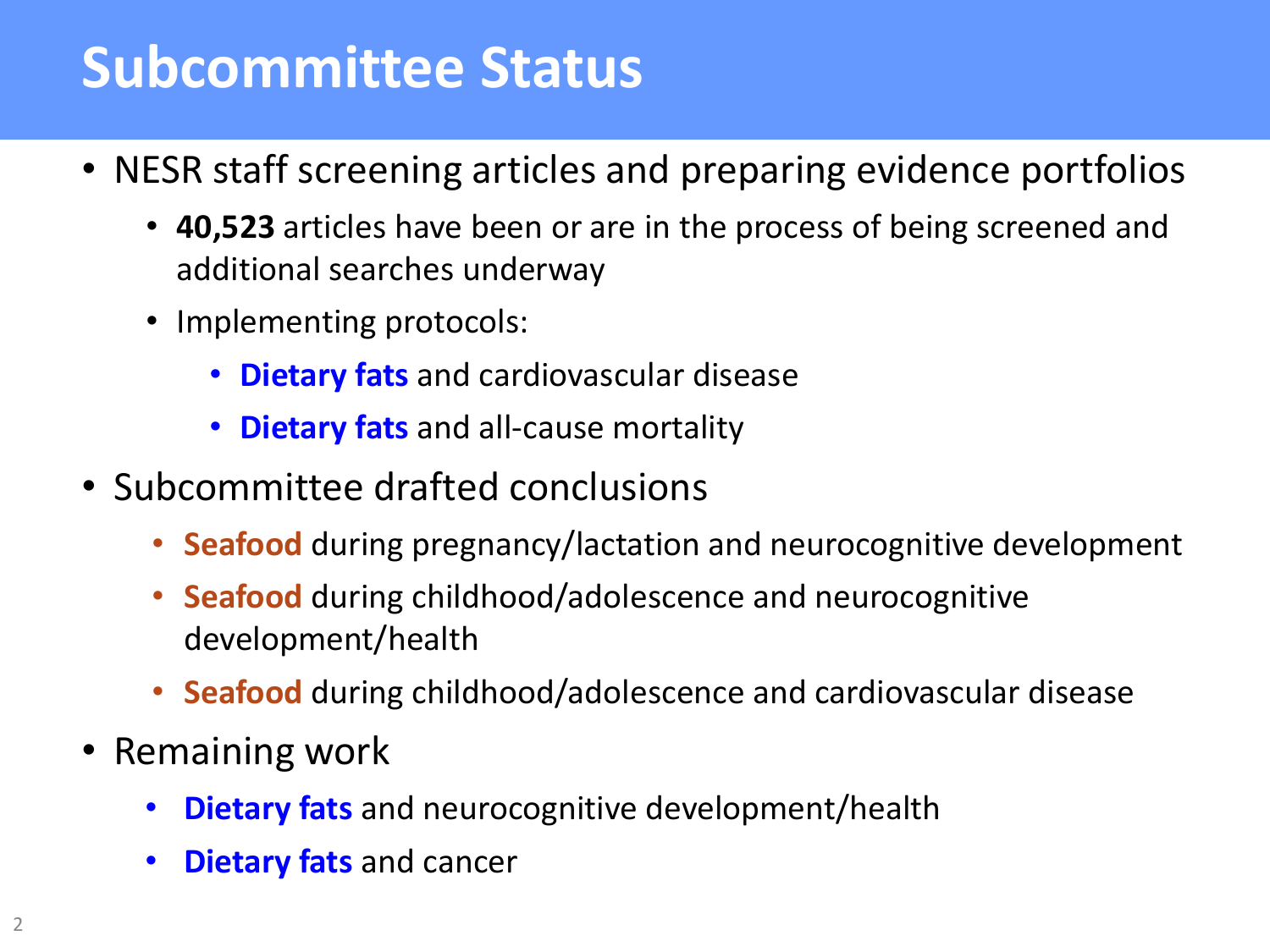# **Key Definitions**

• **Seafood** – Marine animals that live in the sea and in freshwater lakes and rivers. Seafood includes fish (e.g., salmon, tuna, trout, tilapia) and shellfish (e.g., shrimp, crabs, oysters) (Source: 2015-2020 DGA)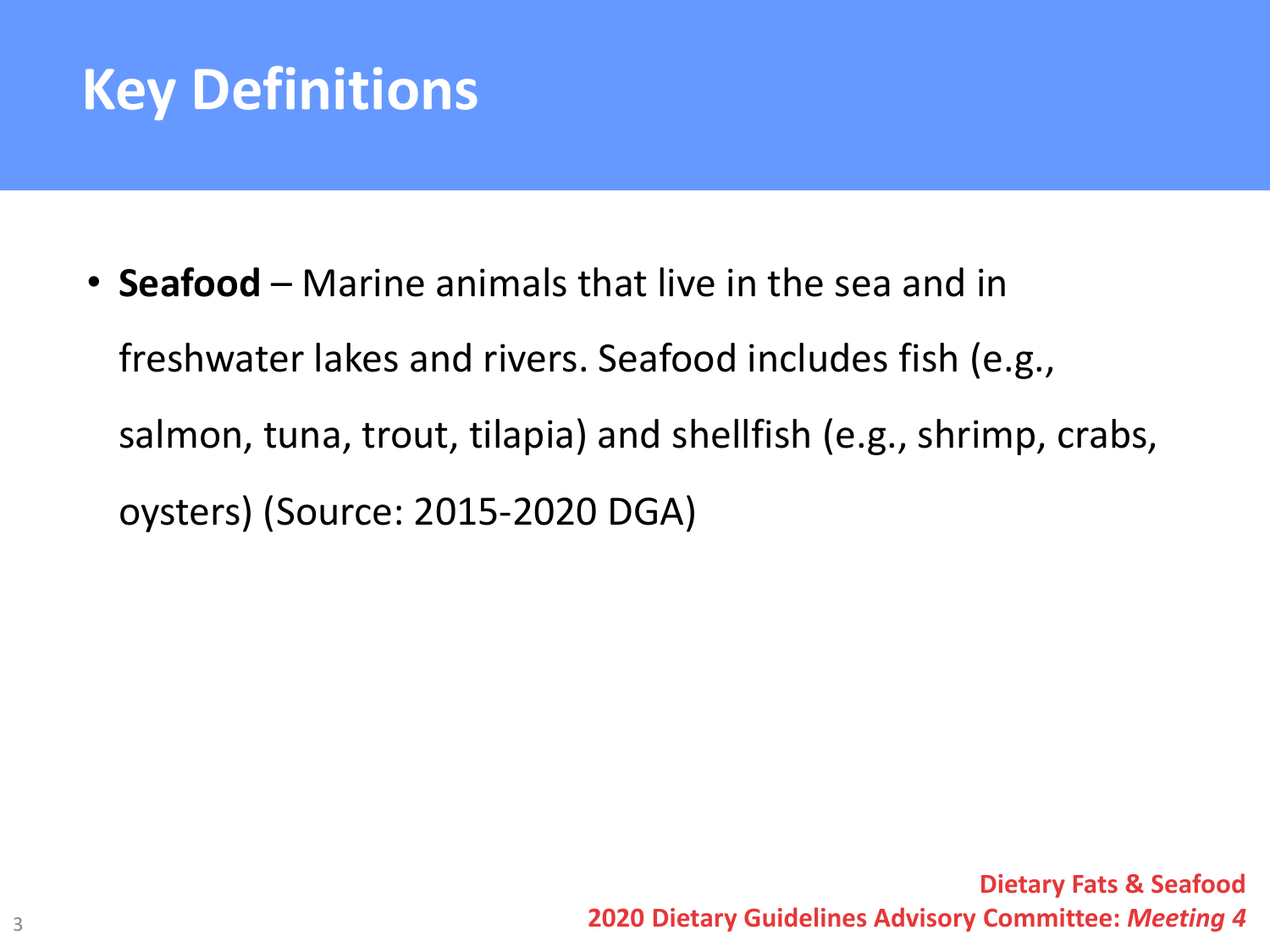# **3 Seafood Systematic Review Questions**

| <b>Intervention/Exposure</b> |                                                         | <b>Outcomes</b>                                                                                                                                                                                                                                                                                   |  |
|------------------------------|---------------------------------------------------------|---------------------------------------------------------------------------------------------------------------------------------------------------------------------------------------------------------------------------------------------------------------------------------------------------|--|
| 1                            | Seafood consumption during<br>pregnancy and lactation   | Neurocognitive development of the child<br>Developmental outcomes (4 domains)<br>ADD /ADHD<br>$\bullet$<br><b>ASD</b><br>$\bullet$<br><b>Academic Performance</b><br><b>Anxiety &amp; Depression</b><br>$\bullet$                                                                                 |  |
| $\overline{2}$               | Seafood consumption during<br>childhood and adolescence | <b>Neurocognitive development and health</b><br>Developmental outcomes (4 domains)<br>ADD /ADHD<br>$\bullet$<br><b>ASD</b><br>$\bullet$<br><b>Academic Performance</b><br>$\bullet$<br>Anxiety & Depression (childhood &<br>$\bullet$<br>adulthood)<br>Cognitive decline (adulthood)<br>$\bullet$ |  |
| 3                            | Seafood consumption during<br>childhood and adolescence | <b>Risk of CVD</b><br>Intermediate: BP, HDL, LDL, TC, TG<br>End-point: CVD, stroke, venous thrombosis<br>$\bullet$                                                                                                                                                                                |  |

4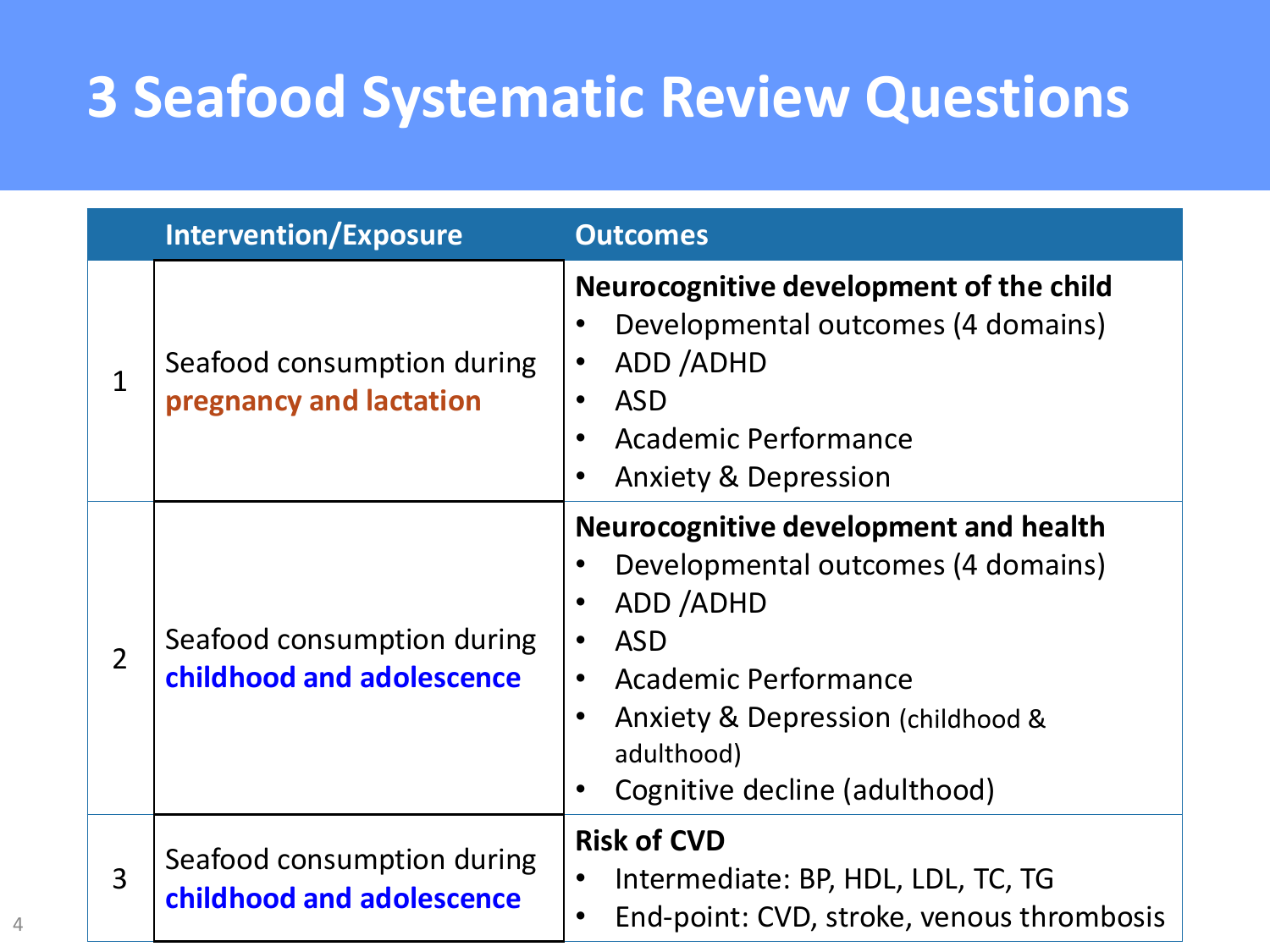# **Seafood Question #1**

# What is the relationship between **seafood consumption** during pregnancy/lactation and **neurocognitive development** of the infant?

Approach to Answer Question: NESR Systematic Review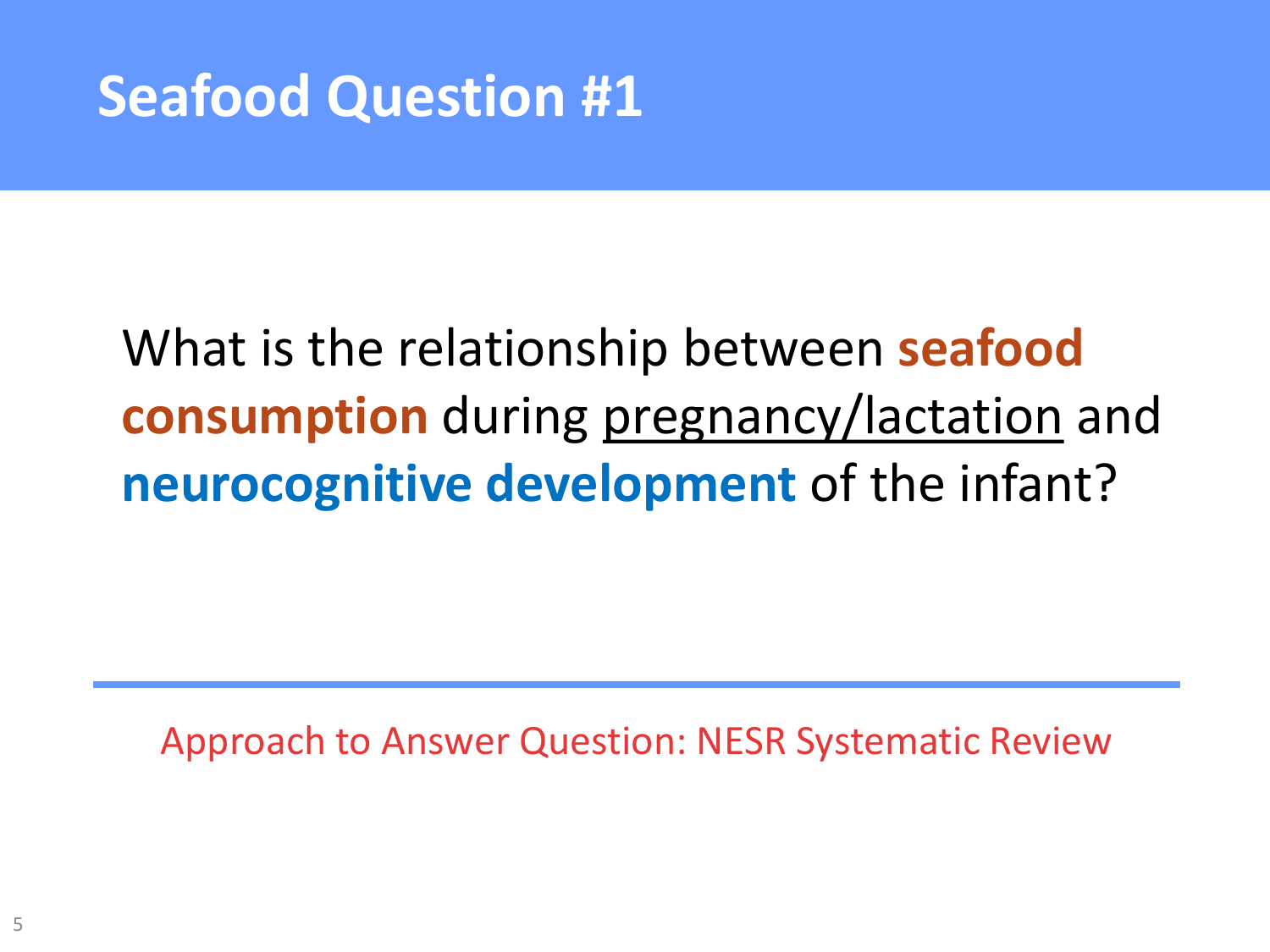## **Analytic Framework Seafood intake during pregnancy/lactation**

Systematic review question: What is the relationship between seafood consumption during pregnancy and lactation and neurocognitive development in infants?

| Comparator<br><b>VS</b>                                                                                                                     |                                                                                                    | <b>Endpoint outcomes</b>                                                                                                                                                                                                                                                                                                                                                                                                                                        |
|---------------------------------------------------------------------------------------------------------------------------------------------|----------------------------------------------------------------------------------------------------|-----------------------------------------------------------------------------------------------------------------------------------------------------------------------------------------------------------------------------------------------------------------------------------------------------------------------------------------------------------------------------------------------------------------------------------------------------------------|
| Different types,<br>sources, and/or<br>amounts of seafood<br>consumed; Different<br>frequency of and/or<br>timing of seafood<br>consumption |                                                                                                    | Developmental domains, examined via<br>milestone achievement and/or<br>scales/indices, including Cognitive,<br>Language/communication,<br>Movement/physical, Social-emotional<br>Academic performance<br>Attention deficit disorder (ADD) or<br>attention-deficit/hyperactivity disorder<br>(ADHD)<br>Anxiety<br>٠<br>Depression<br>Autism spectrum disorder (ASD)<br><b>Population:</b> Infants and toddlers (birth to<br>24 months), children and adolescents |
|                                                                                                                                             |                                                                                                    | (ages 2-18 years)                                                                                                                                                                                                                                                                                                                                                                                                                                               |
|                                                                                                                                             | Population: Women during pregnancy and/or<br>lactation; healthy and/or at risk for chronic disease |                                                                                                                                                                                                                                                                                                                                                                                                                                                                 |

Key Confounders: Child sex, Child age, Maternal age, Race/ethnicity, Socioeconomic status, Alcohol intake, Non-fish dietary exposure to n-3 polyunsaturated fatty acids (PUFAs), Smoking, Maternal anthropometrics, Child's birth weight, Gestational age, Parental education, Parity

Outcome Specific Key Confounders: ADD, ADHD, Anxiety, ASD, Depression: Family history of neurocognitive disorders. Other factors to be considered: Key nutrients in seafood (e.g., n-3 PUFAs, iodine, selenium, iron, fish protein, vitamin D); Environmental chemicals (e.g,. mercury, persistent organic pollutants, and polychlorinated biphenyls); Blood and human milk biomarkers of seafood intake (e.g., n-3 PUFA, and environmental pollutants), mother (e.g., venous/umbilical cord, placenta, red blood cell) and child (e.g., arterial/umbilical cord) EPA, DHA, iron, iodine, selenium, protein, vitamin D; infant feeding mode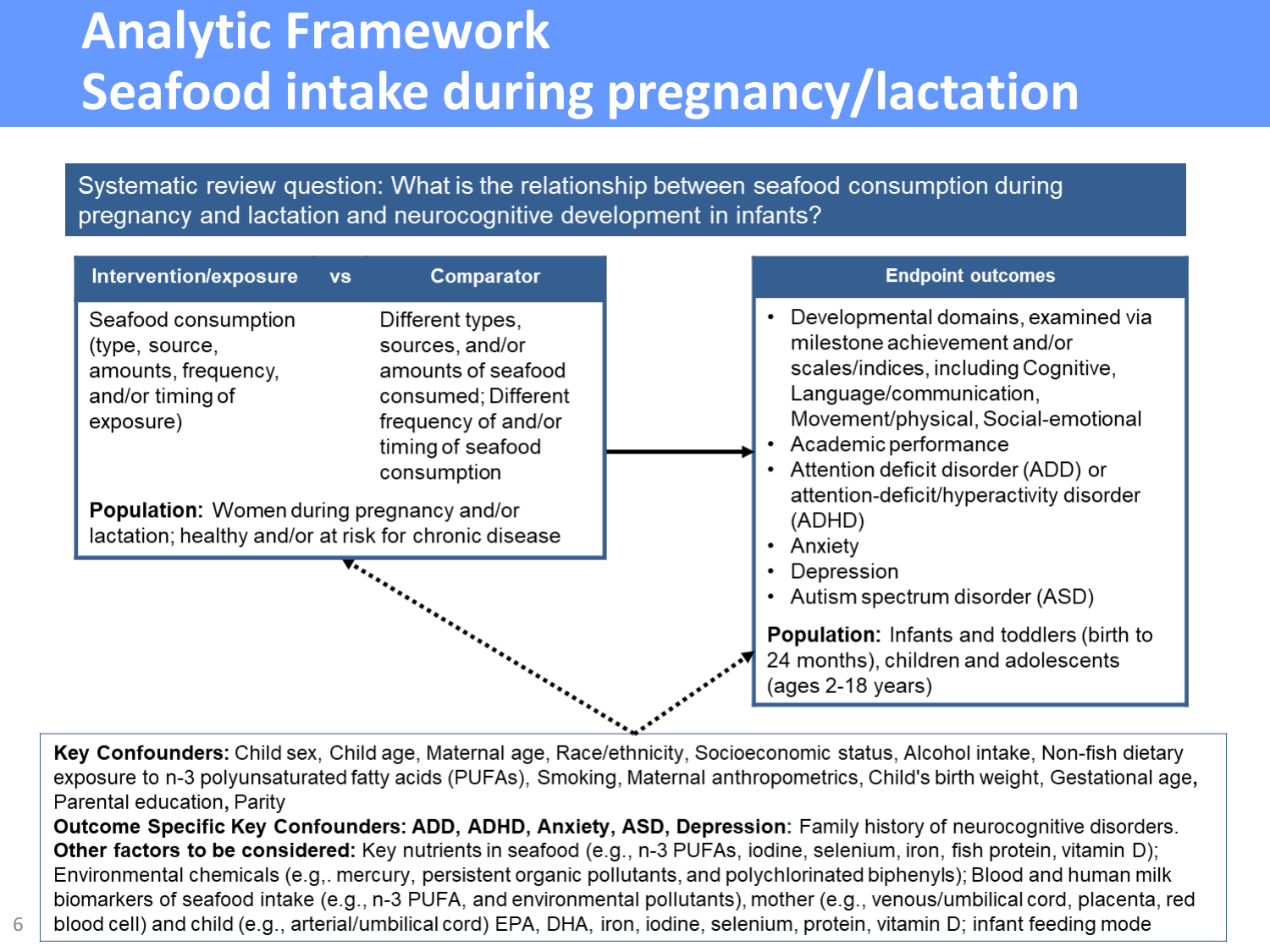# **Inclusion/Exclusion Criteria Seafood intake during pregnancy/lactation**

| Category                  | <b>Inclusion Criteria</b>                                                                                                                                                                                                                                                                                                                                                                                                                                                    | <b>Exclusion Criteria</b>                                                                                                                                                                                                                                                |
|---------------------------|------------------------------------------------------------------------------------------------------------------------------------------------------------------------------------------------------------------------------------------------------------------------------------------------------------------------------------------------------------------------------------------------------------------------------------------------------------------------------|--------------------------------------------------------------------------------------------------------------------------------------------------------------------------------------------------------------------------------------------------------------------------|
| Intervention/<br>exposure | Seafood consumption measured<br>$\bullet$<br>prior to outcome assessment<br>$\circ$ Type (e.g., salmon, tuna bass)<br>Source (e.g., sea fresh water,<br>$\circ$<br>farmed, wild)<br>Amount/frequency of intake<br>$\circ$<br>Timing of exposure (e.g., age at<br>$\circ$<br>intake)<br>Dietary intake (e.g., from food<br>frequency questionnaires, dietary<br>recall, fish/seafood screeners) may<br>be validated with biomarkers for<br>PUFA or MeHg, but not substituted. | No measure of seafood<br>$\bullet$<br>consumption (i.e., studies that<br>only examined biomarkers for<br>consumption)<br>Omega-3 supplement studies<br>which do not evaluate seafood<br>consumption<br>Studies evaluating infant<br>formula with added DHA<br>and/or EPA |
| <b>Comparator</b>         | Different types, sources, amounts,<br>frequency, and/or timing of<br>exposure of seafood consumption                                                                                                                                                                                                                                                                                                                                                                         | No comparator<br>$\bullet$                                                                                                                                                                                                                                               |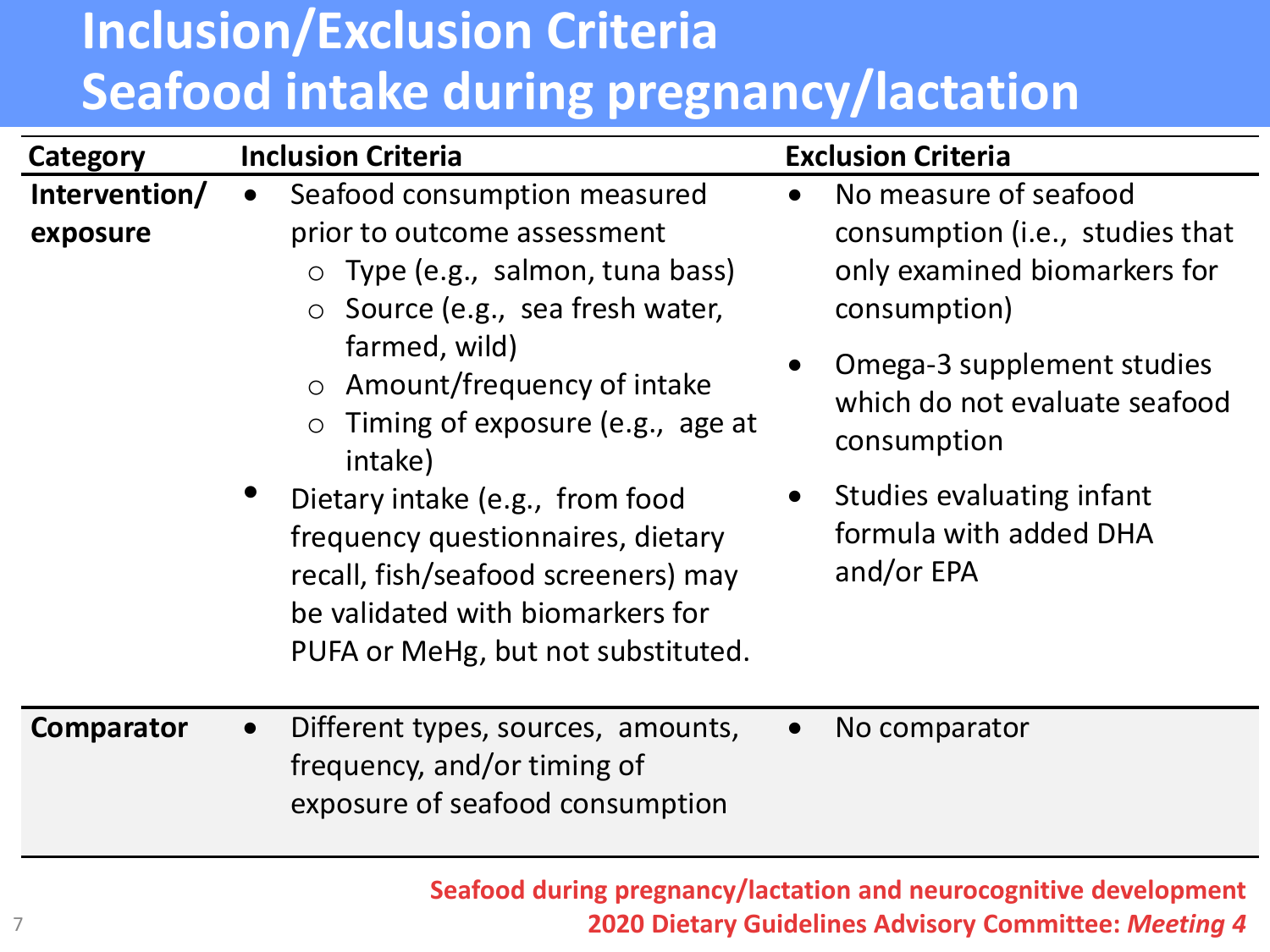# **Literature Search and Screening Results Seafood intake during pregnancy/lactation**



**This search addressed two systematic review questions related to seafood consumption and neurocognitive outcomes.**

#### **Pregnancy studies:**

- •**Developmental Domains: 24 studies**
- •**ADD/ADHD: 4 studies**

•**ASD: 3 studies**

**\*2 articles included in both reviews**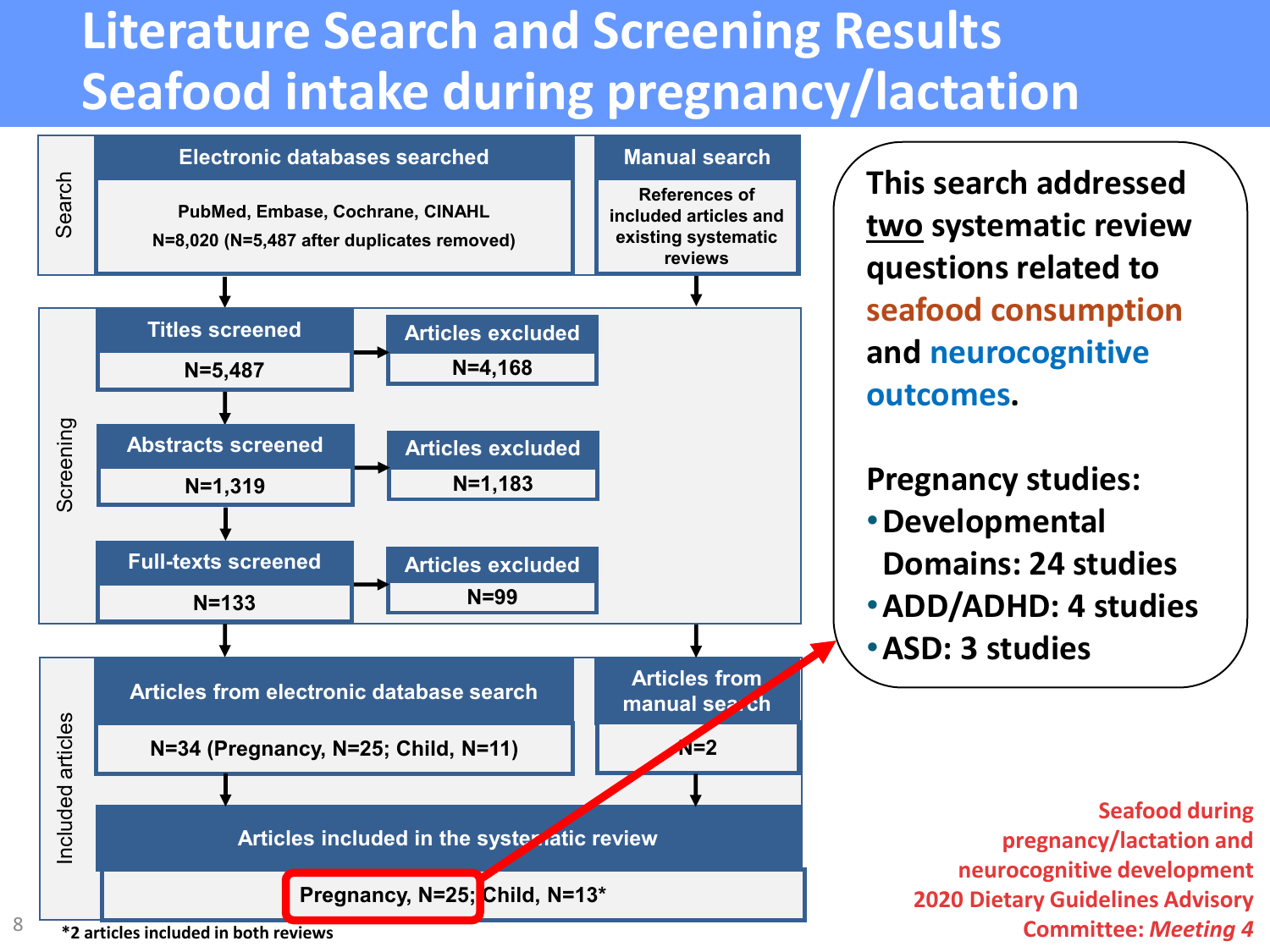# **Multiple Outcomes = Multiple Conclusion Statements**

Developmental Domains:

- Cognitive
- Language and communication
- Movement and physical
- Social-emotional and behavioral

## Academic Performance

Attention deficit disorder (ADD) or attentiondeficit/hyperactivity disorder (ADHD)

Autism spectrum disorder (ASD)

Anxiety

**Depression**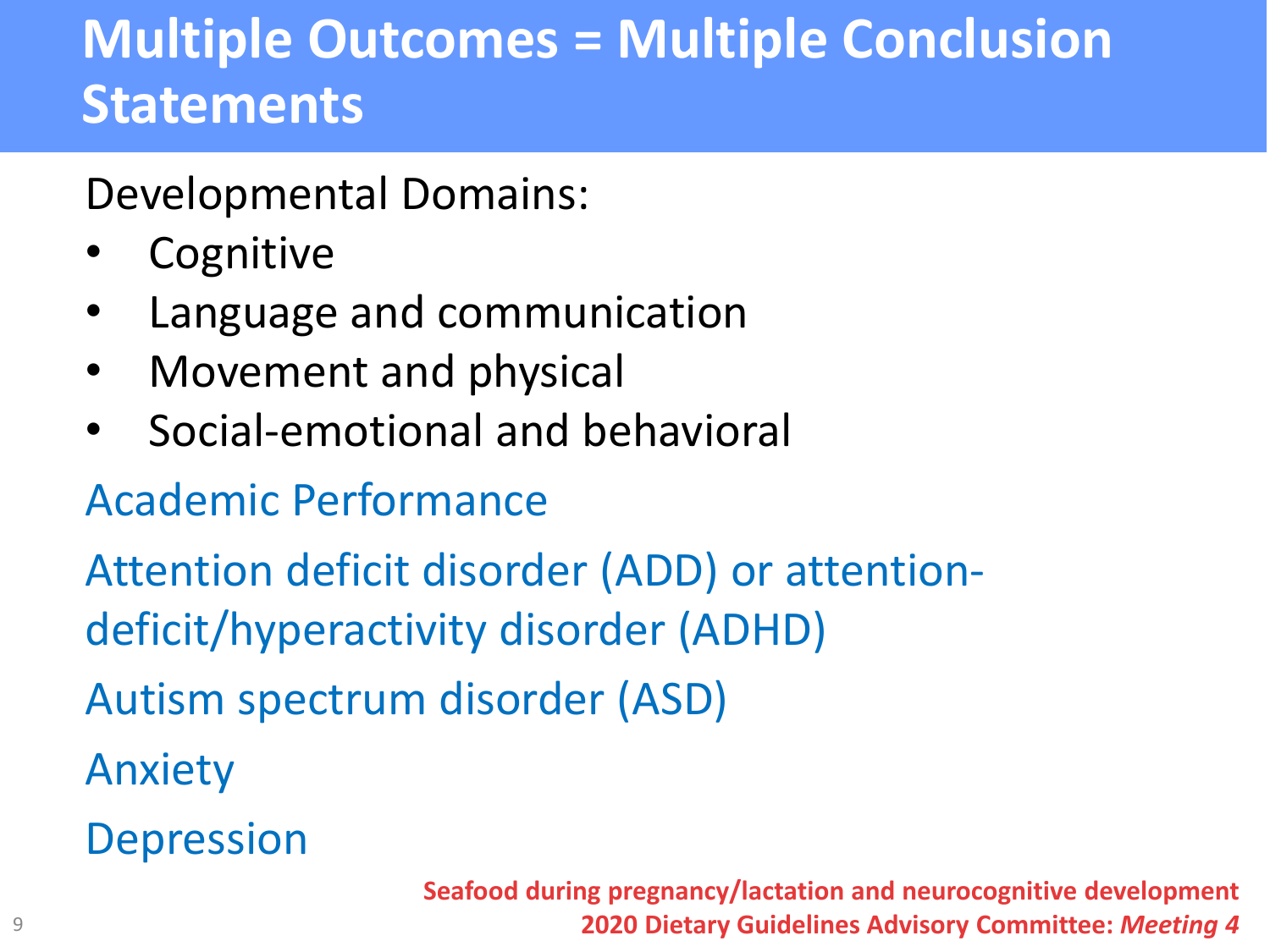# **Previously Presented Conclusion Statements Seafood intake during pregnancy/lactation**

## **Grade not assignable:**

- Attention deficit disorder (ADD) or attentiondeficit/hyperactivity disorder (ADHD)
- Autism spectrum disorder (ASD)
- Academic Performance
- **Anxiety**
- **Depression**

**No evidence**

**Insufficient evidence**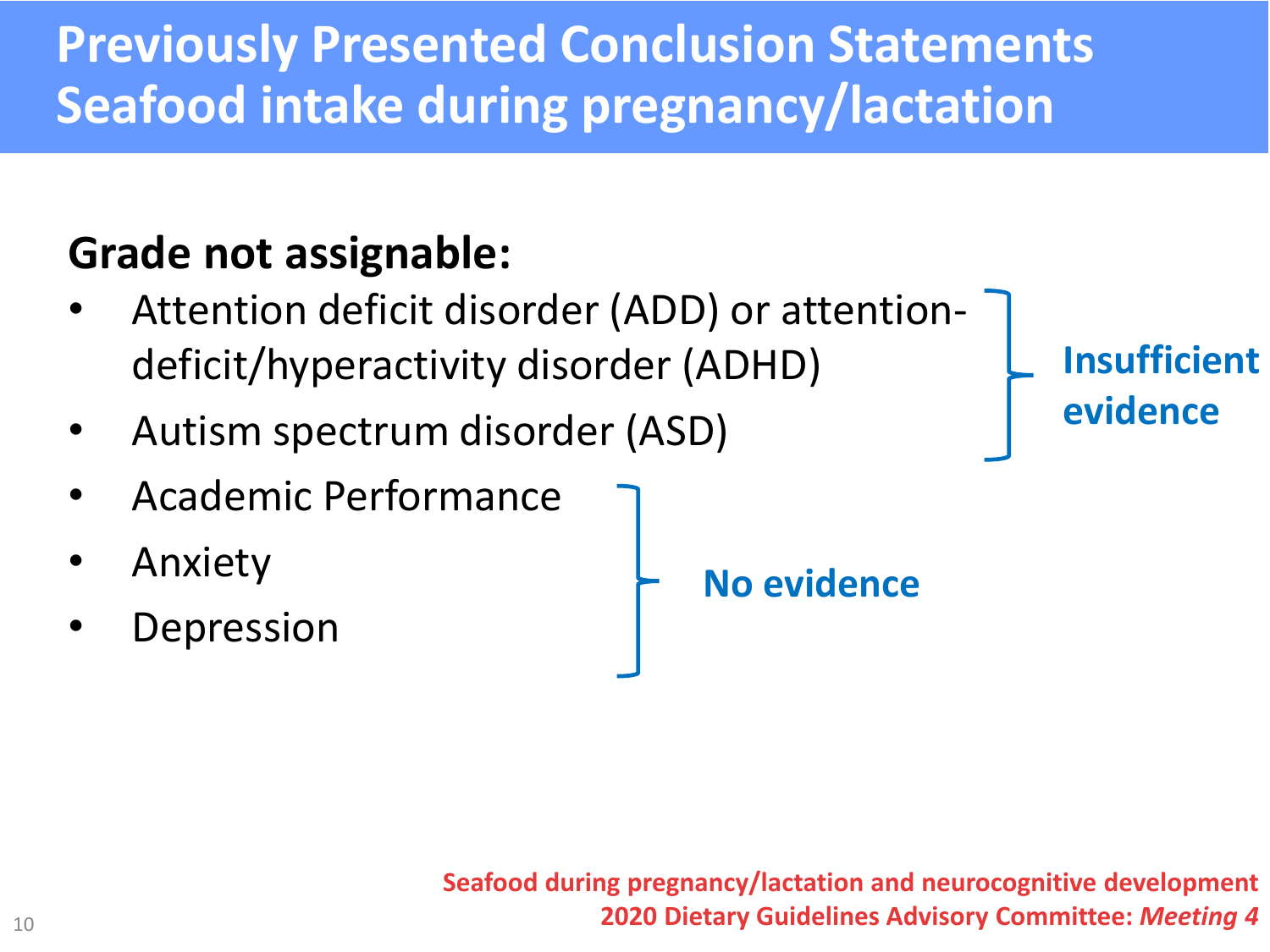# **New Draft Conclusion Statements Seafood intake during pregnancy/lactation**

What is the relationship between **seafood consumption** during pregnancy/lactation and **neurocognitive development** of the infant?

## **Developmental Domains**:

- **Cognitive**
- Language and communication
- Movement and physical
- Social-emotional and behavioral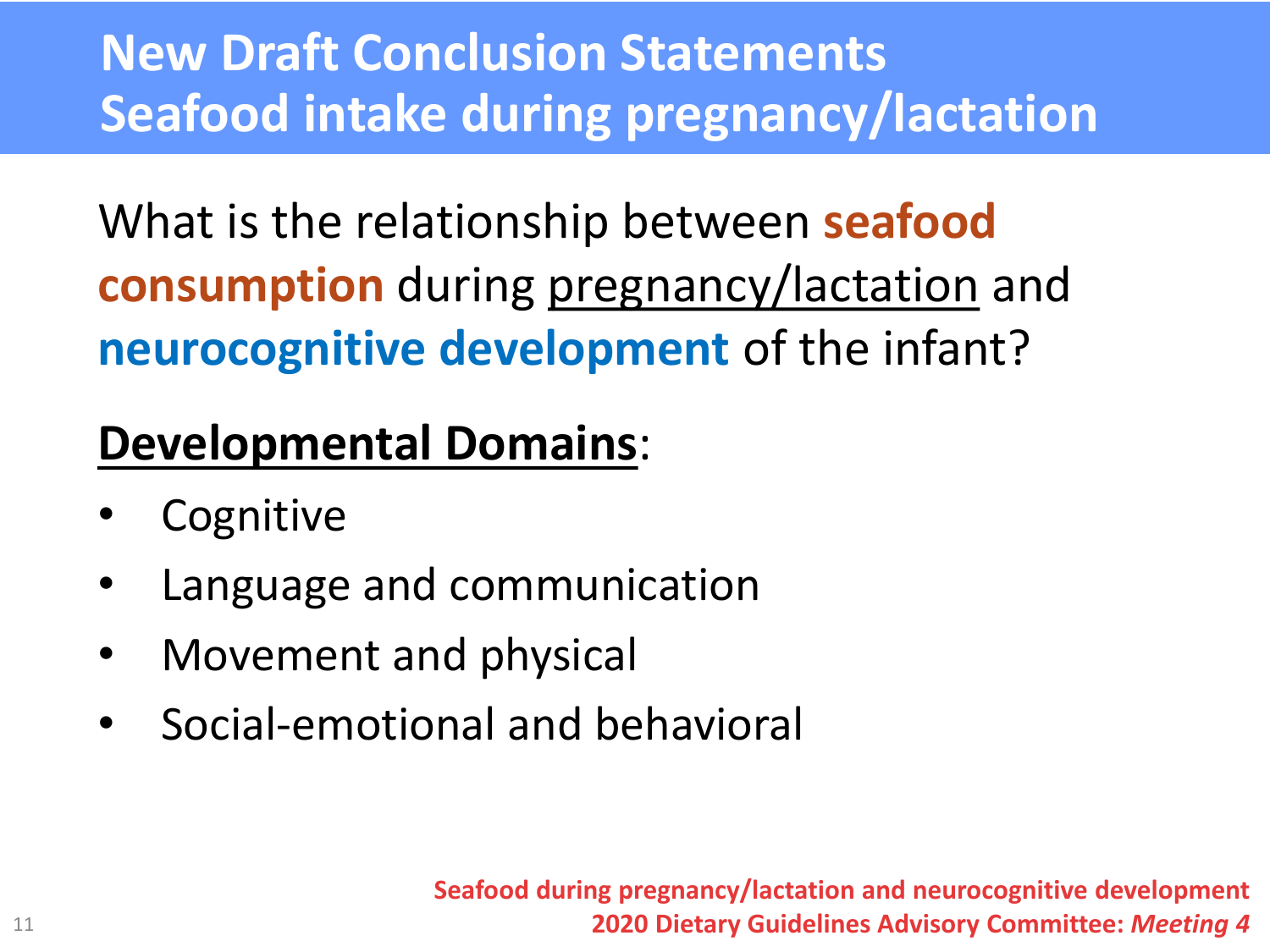# **Seafood intake during lactation Developmental domain outcomes**

### **Description of the Evidence**

No studies that met inclusion criteria assessed the relationship between maternal **seafood intake** during lactation and **neurocognitive developmental** outcomes in the child.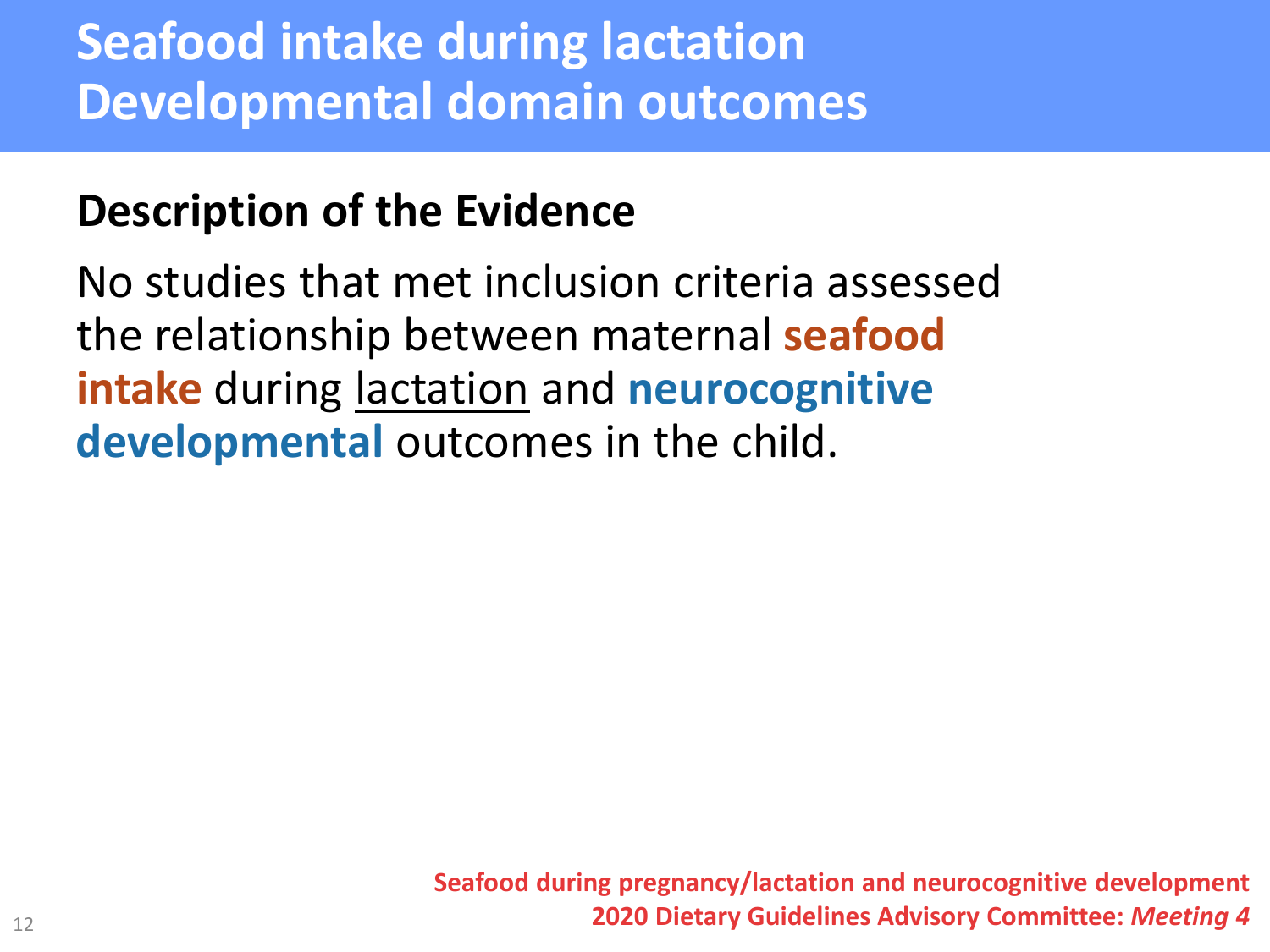# **Seafood intake during pregnancy Developmental domain outcomes**

## **Description of the Evidence**

Study characteristics

- 24 articles from 18 prospective cohort studies
- Primarily conducted in the US and Europe

Maternal seafood exposure

- Primarily measured via FFQ
	- Timing, type, and amounts varied
- Categorization of seafood intake varied across studies (e.g., quintiles, servings/week)

Outcomes

• Variety of tools used within each outcome domain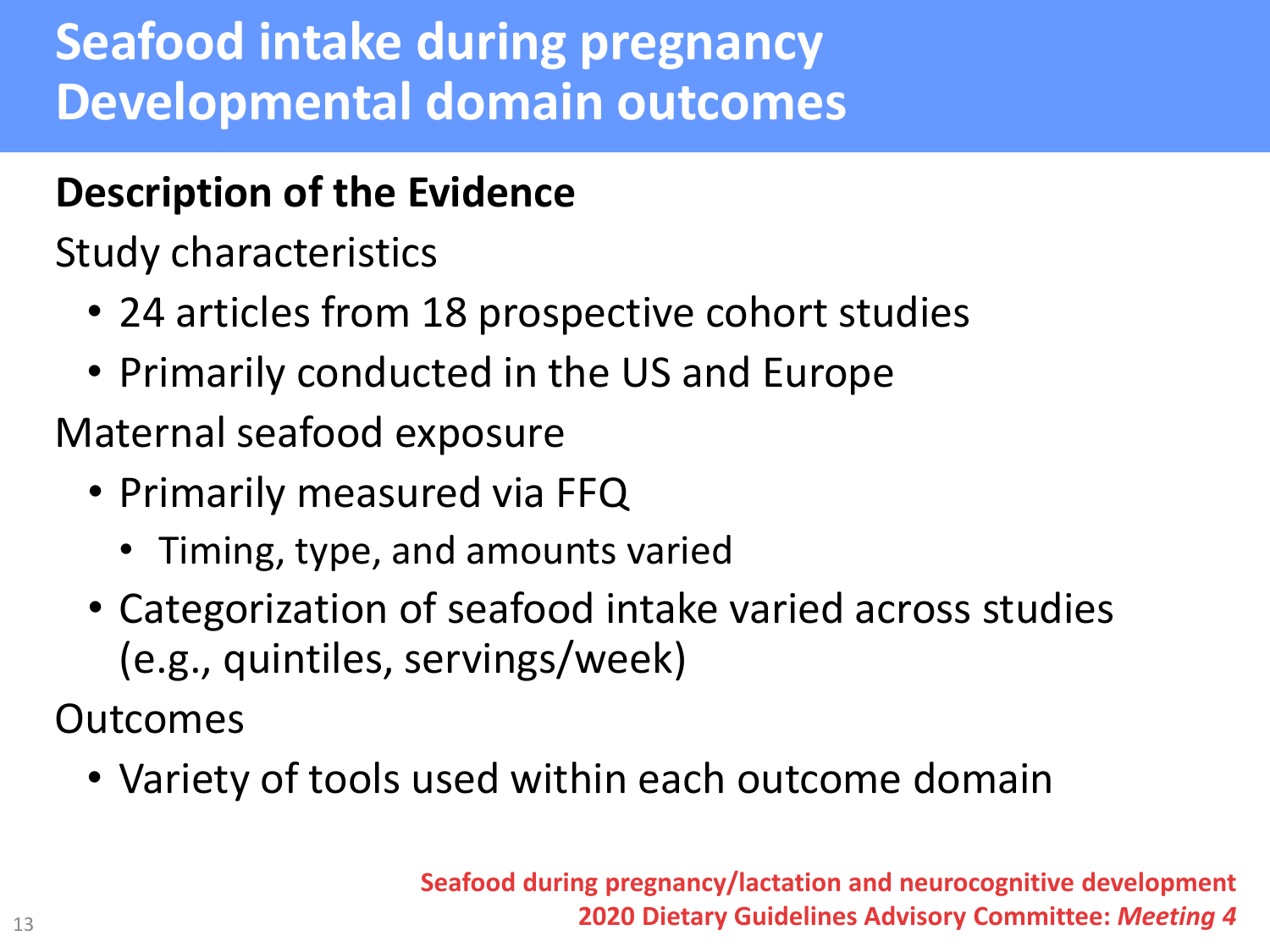# **Seafood intake during pregnancy Cognitive development**

- 20 articles from 15 prospective cohorts
- The majority of studies detected positive or null associations between seafood intake during pregnancy and:
	- Cognitive development in children 5 months to 11 years
	- IQ or composite intelligence measures in children 4 to 11 years
- Few studies accounted for all key confounders
- Heterogeneity in:
	- Seafood intake categories used in analyses
	- Cognitive assessment methods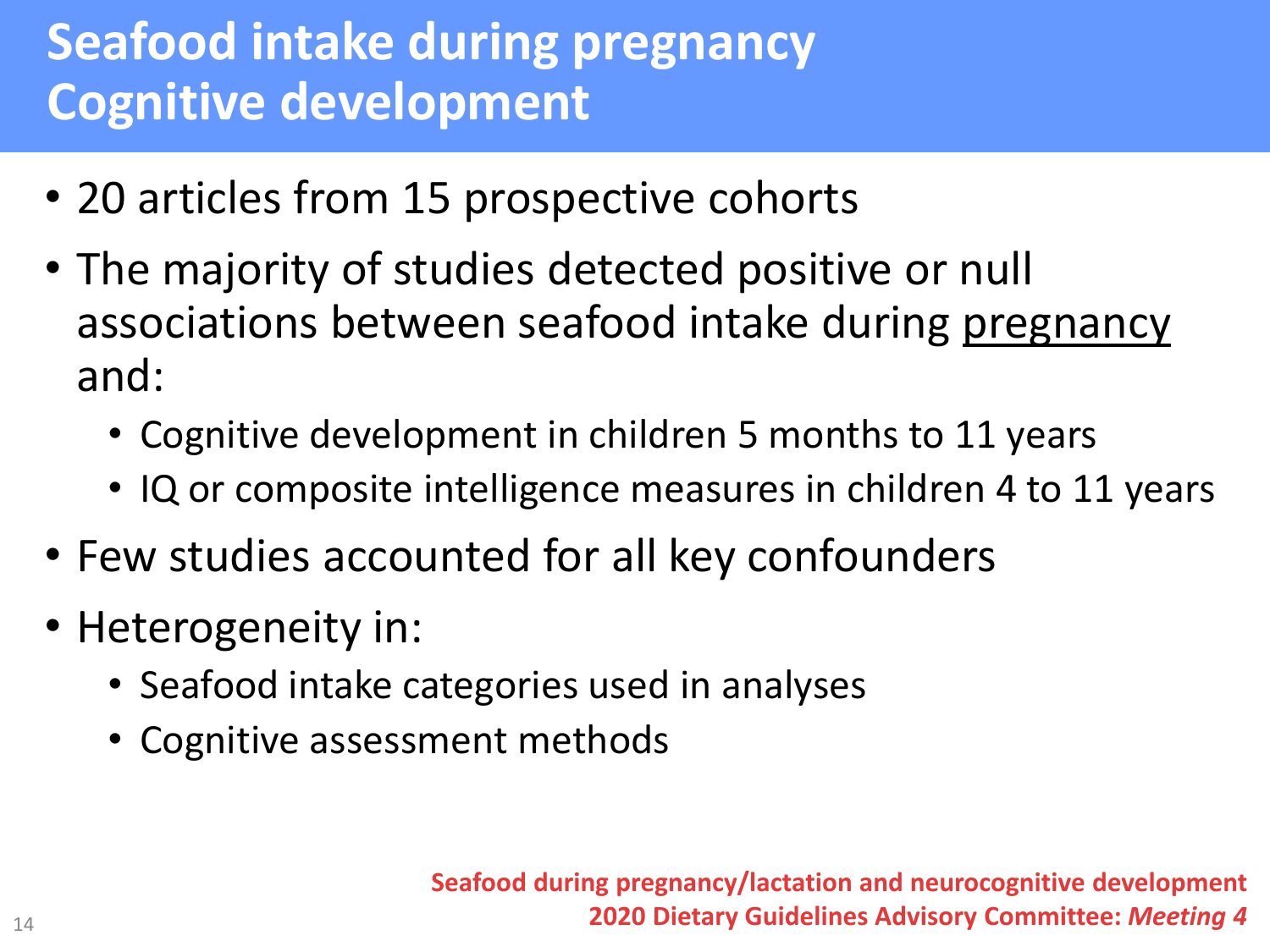# **Seafood intake during pregnancy Cognitive development, continued**

## **Draft Conclusion Statements**

Moderate evidence suggests that seafood intake during pregnancy is associated with improvements in cognitive development in the child.

# **Grade: Moderate (pregnancy)**

No evidence is available to determine the relationship between seafood intake during lactation and cognitive development in the child.

# **Grade: Grade not assignable (lactation)**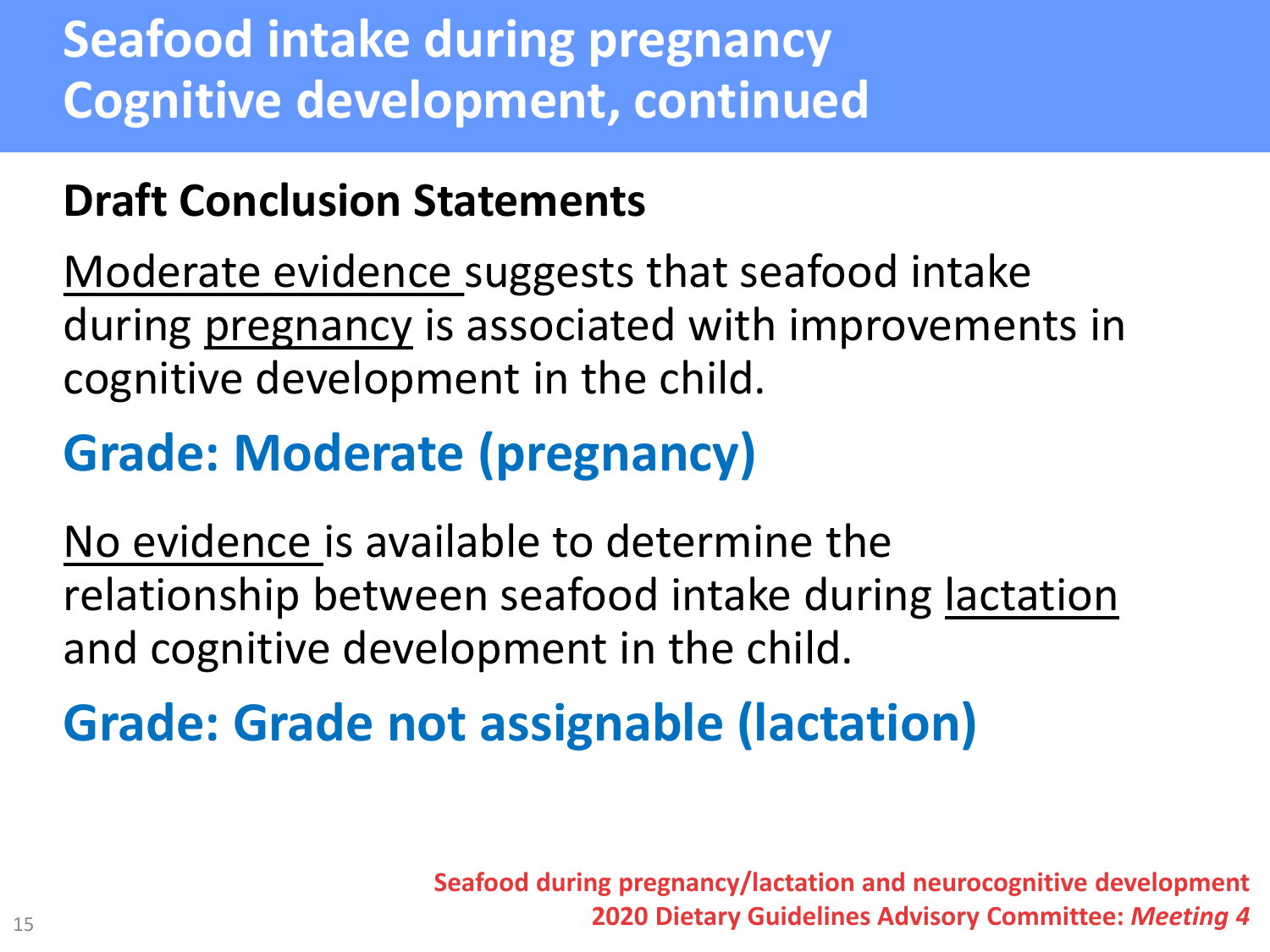## **Seafood intake during pregnancy Language & communication development**

- 14 articles from 12 prospective cohorts
- Majority of studies detected a beneficial or null association
	- In children 6 months to 11 years of age
- Few studies accounted for all key confounders
- Heterogeneity in:
	- Maternal seafood intake (timing, type, amount)
	- Seafood categorization at analysis
	- Outcome assessment tools
	- Ages of children at assessment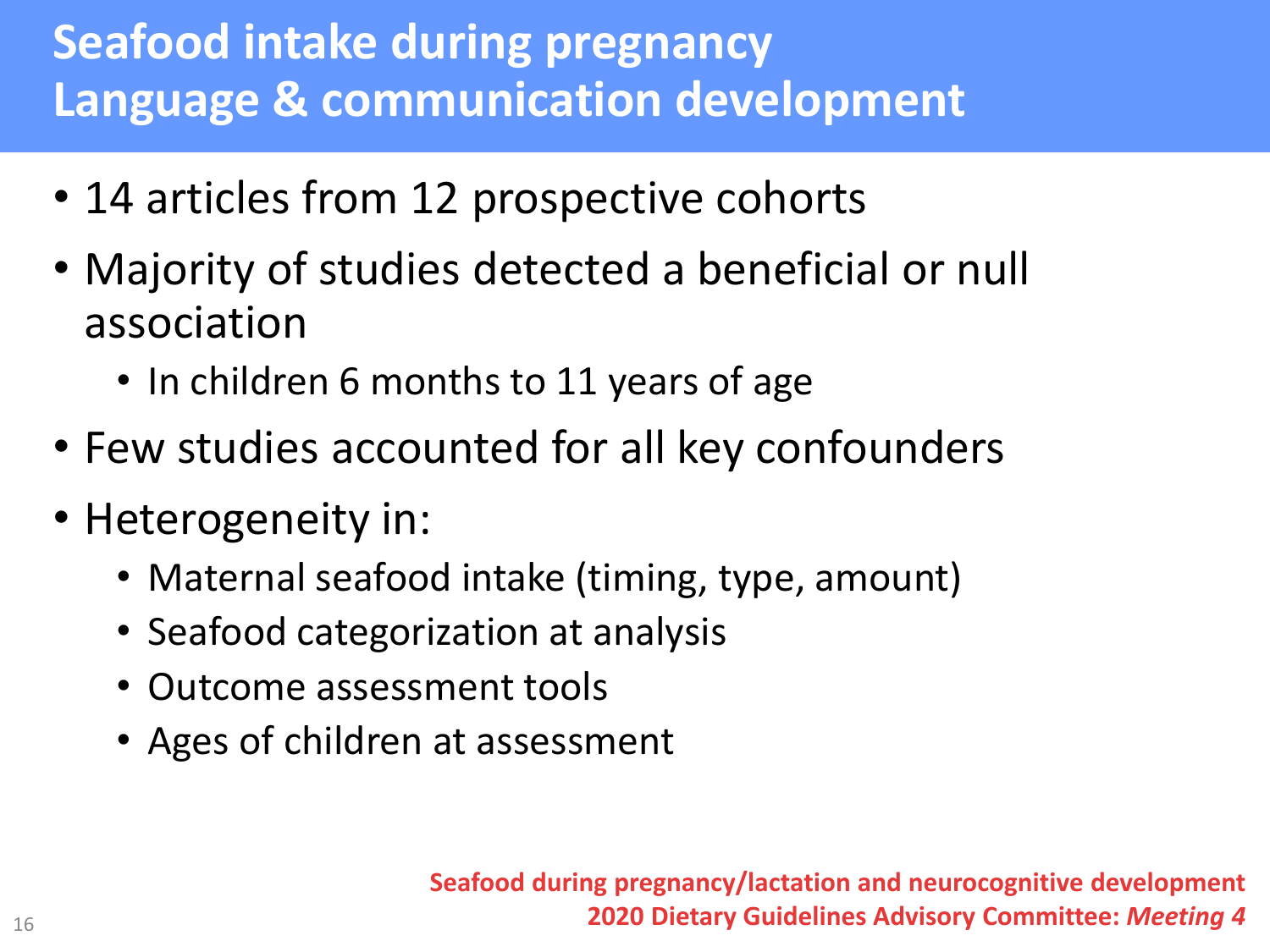## **Seafood intake during pregnancy Language & communication development, continued**

## **Draft Conclusion Statements**

Moderate evidence suggests that seafood intake during pregnancy is associated with improvements in language and communication development in the child.

## **Grade: Moderate (pregnancy)**

No evidence is available to determine the relationship between seafood intake during lactation and language and communication development in the child.

**Grade: Grade not assignable (lactation)**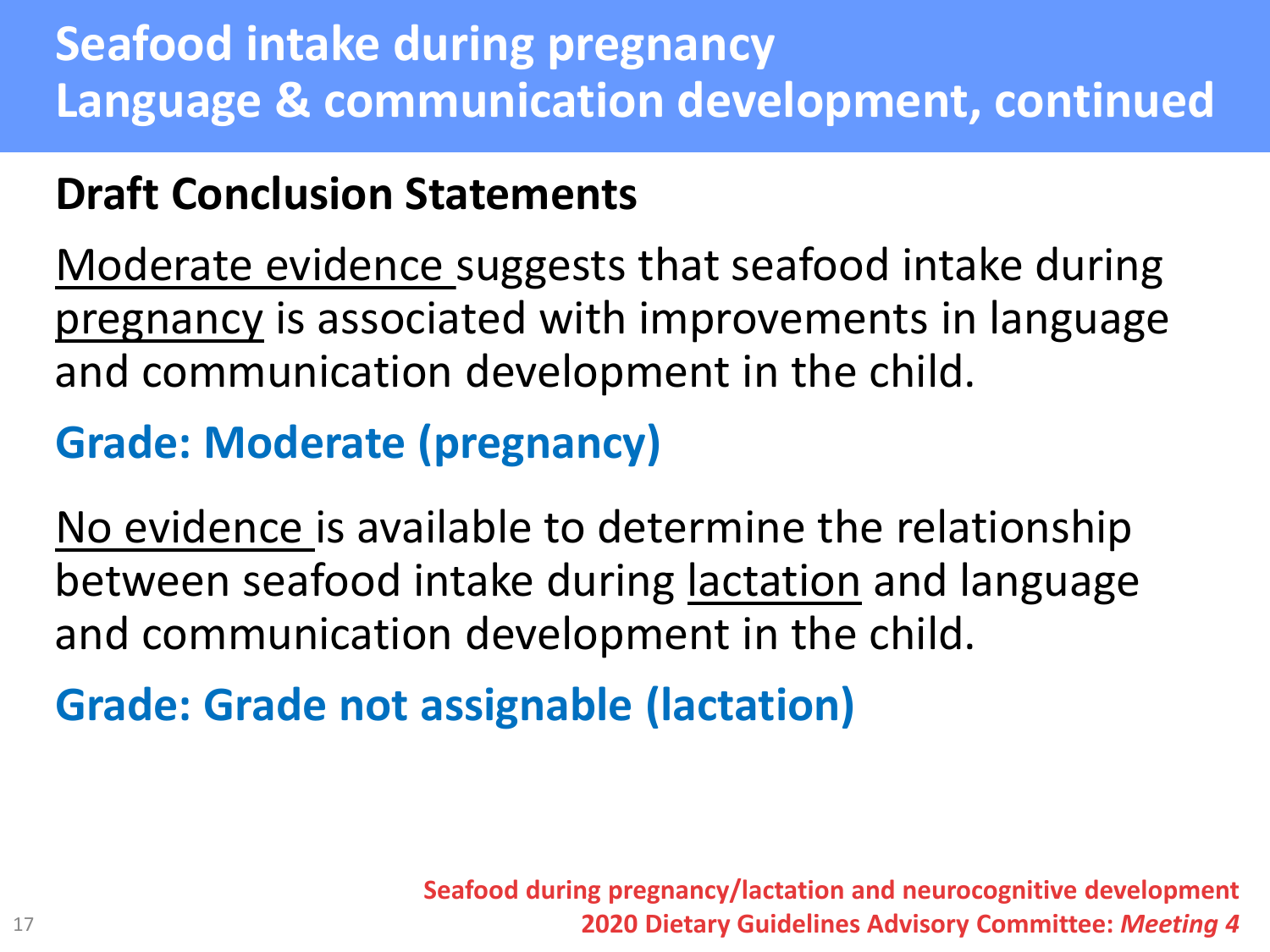# **Seafood intake during pregnancy Movement and physical development**

- 13 articles from 9 prospective cohorts
- Majority of studies found either null or beneficial associations
- Few studies accounted for all key confounders
- Heterogeneity in:
	- Maternal seafood intake (timing, type, amount)
	- Types of movement and physical development examined
	- Outcome assessment tools
	- Ages of children at follow-up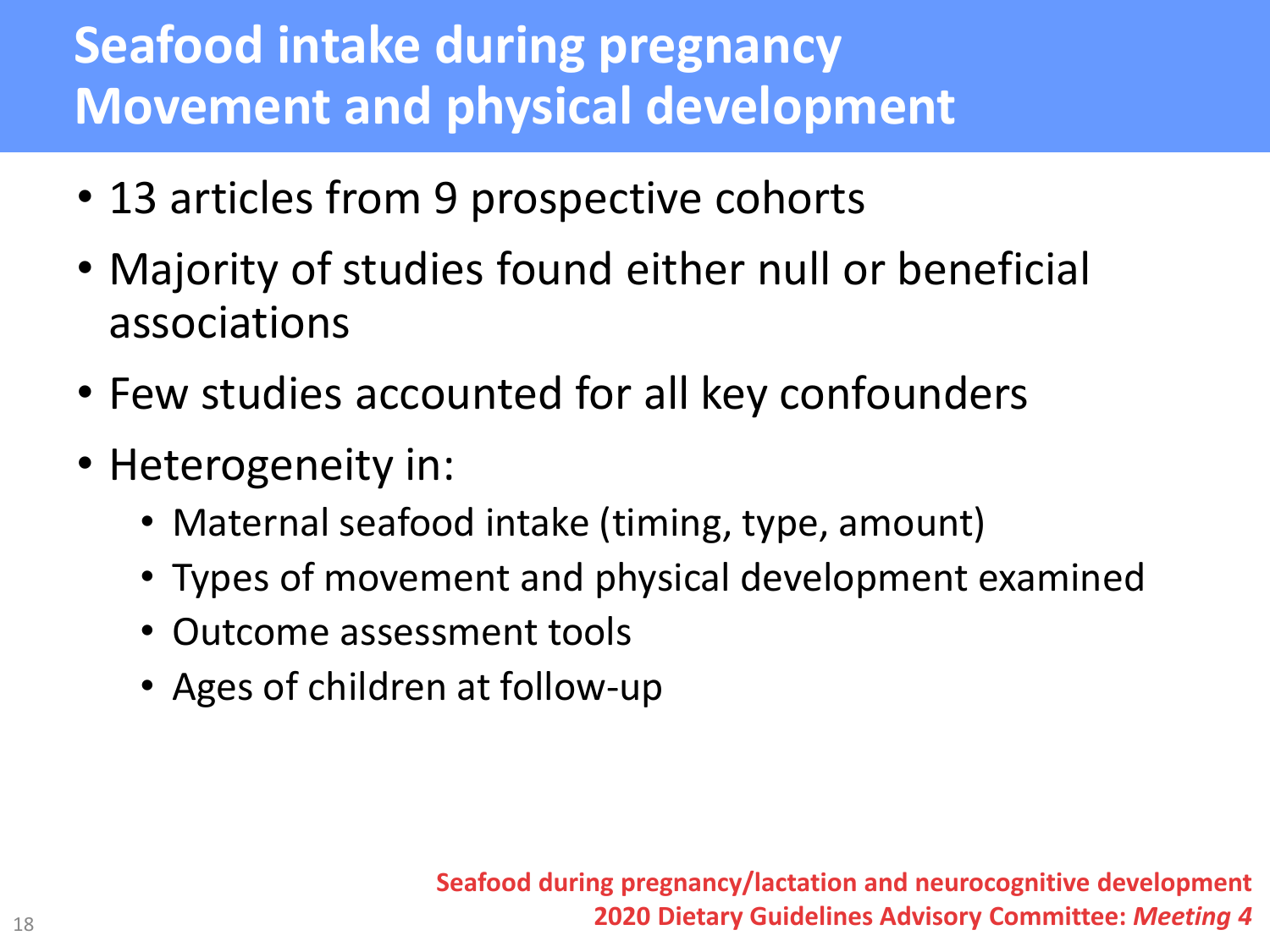# **Seafood intake during pregnancy Movement and physical development, continued**

## **Draft Conclusion Statements**

Insufficient evidence is available to determine the relationship between seafood intake during pregnancy and movement and physical development in the child.

No evidence is available to determine the relationship between seafood intake during lactation and movement and physical development in the child.

**Grade: Grade not assignable (pregnancy and lactation)**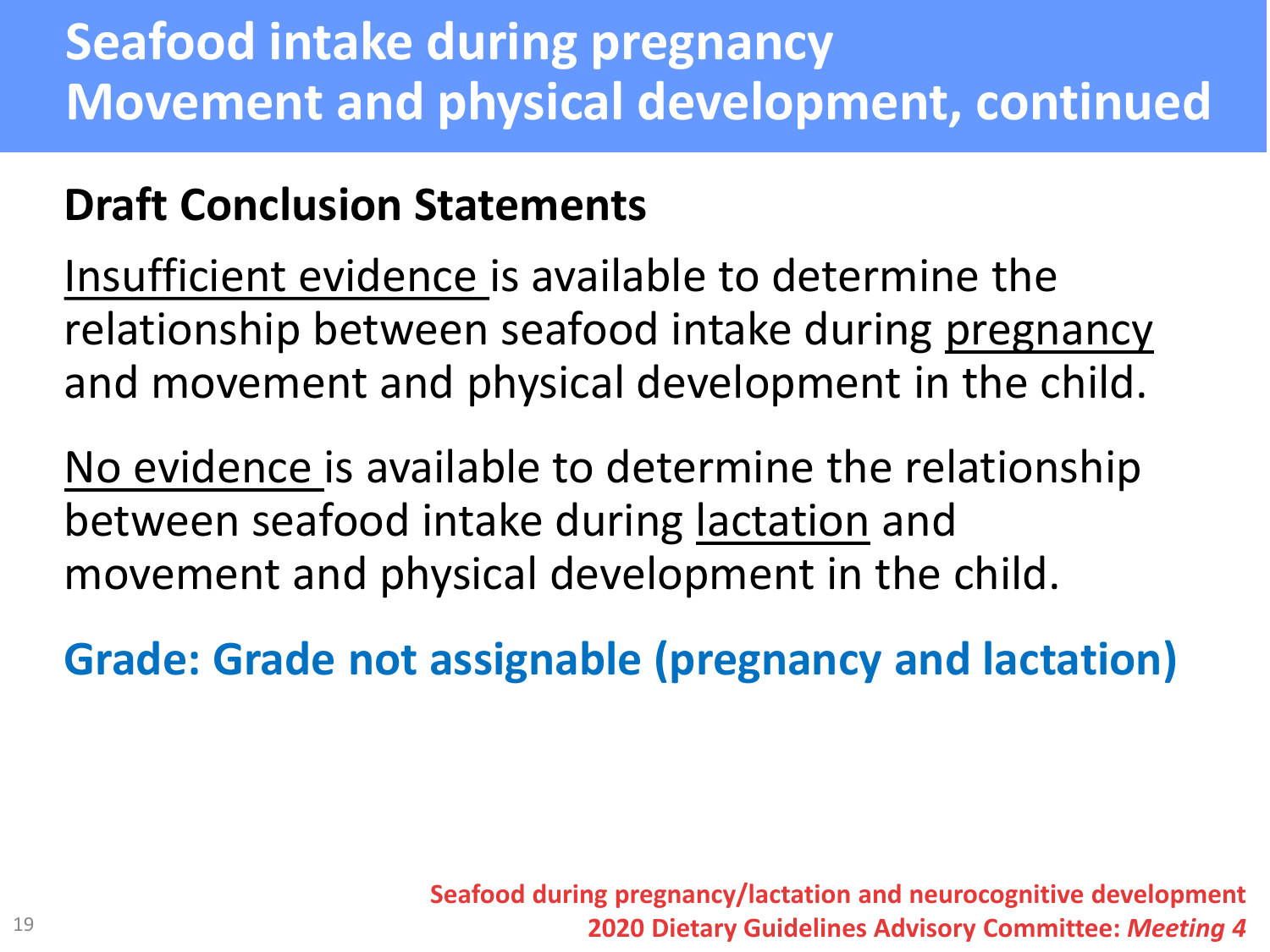## **Seafood intake during pregnancy Social-emotional & behavioral development**

- 9 articles from 6 prospective cohorts
- No apparent trends across studies
	- Mostly non-significant associations
- Concern for risk of bias
	- Few studies accounted for all key confounders
	- Measurement of exposures and outcomes
	- Reliance on parental-report for most outcomes
- Heterogeneity in:
	- Maternal seafood intake (timing, type, amount)
	- Ages of the children at follow-up (6 months to 13 years)
	- Outcome assessment tools
	- Dimensions of social-emotional and behavioral development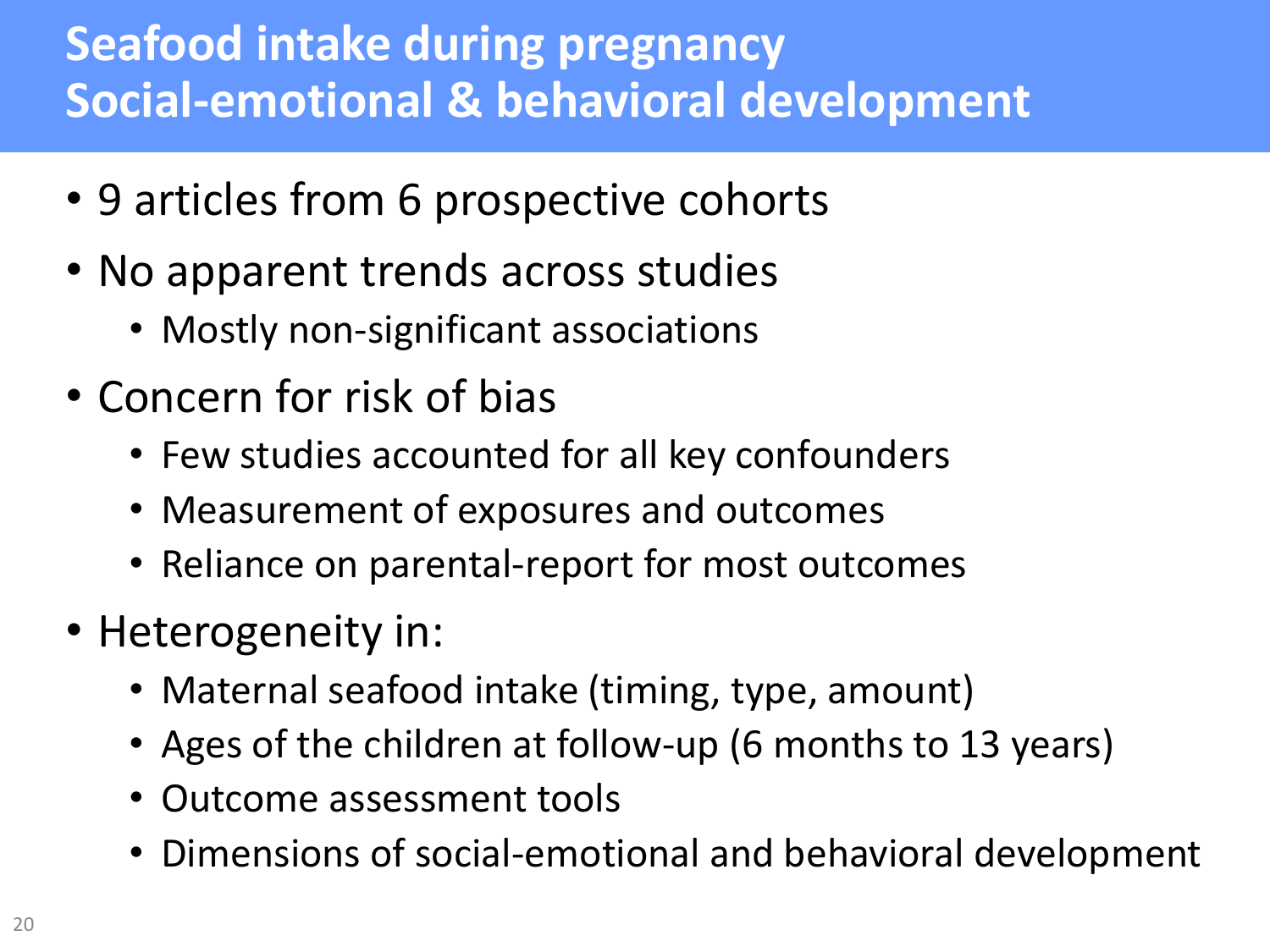## **Seafood intake during pregnancy Social-emotional & behavioral development, continued**

## **Draft Conclusion Statement**

Insufficient evidence is available to determine the relationship between seafood intake during pregnancy and social-emotional and behavioral development in the child.

No evidence is available to determine the relationship between seafood intake during lactation and socialemotional and behavioral development in the child.

**Grade: Grade not assignable (pregnancy and lactation)**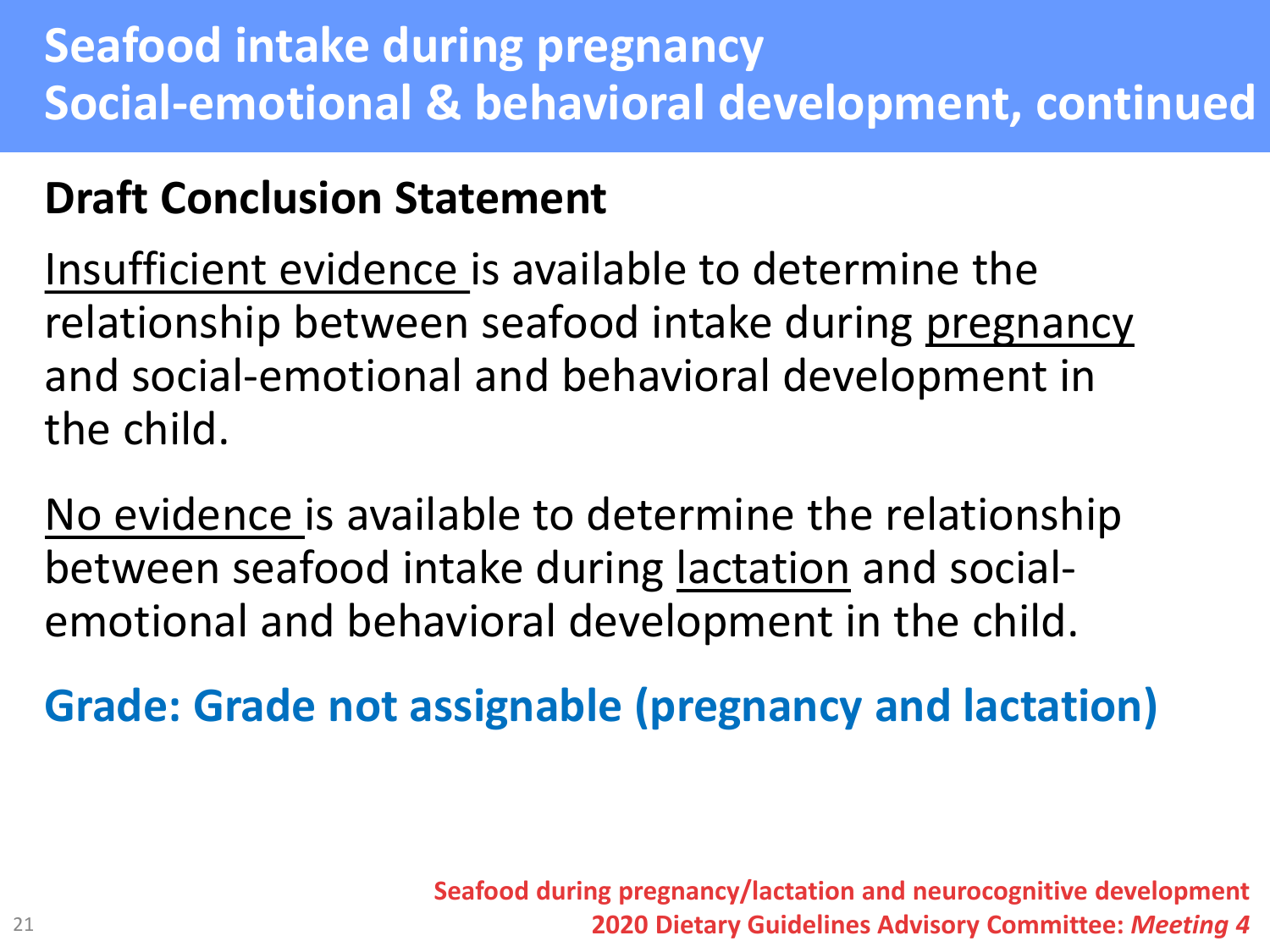# **Seafood Question #2**

# What is the relationship between **seafood consumption** during childhood and adolescence and **neurocognitive development**?

Approach to Answer Question: NESR Systematic Review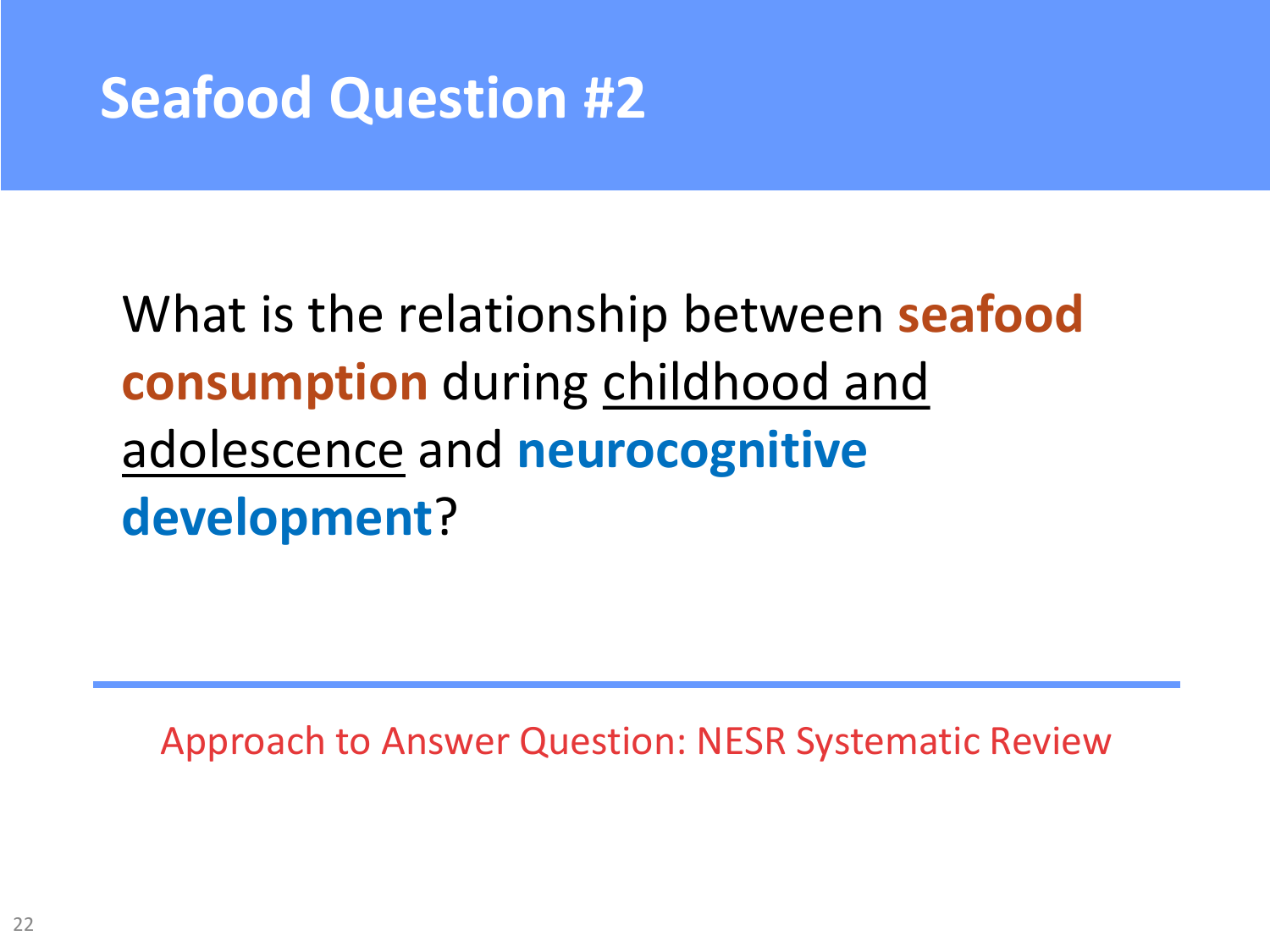# **Analytic Framework Seafood intake during childhood/adolescence**

Systematic review question: What is the relationship between seafood consumption during childhood and adolescence and neurocognitive development?



Key Confounders: Child sex, Child age, Race/ethnicity, Socioeconomic status, Infant feeding mode, Non-fish dietary exposure to n-3 PUFAs, Smoking, Parental education

Outcome Specific Key Confounders: ADD, ADHD, Anxiety, ASD, Depression, Alzheimer's (all ages): Family history of neurocognitive disorder.

Other factors to be considered: Key nutrients in seafood (e.g., n-3 PUFAs, iron, iodine, selenium, fish protein, vitamin D); Environmental chemicals (e.g., mercury, persistent organic pollutants, and polychlorinated biphenyls); Blood biomarkers of seafood intake (e.g., n-3 PUFAs, and environmental pollutants)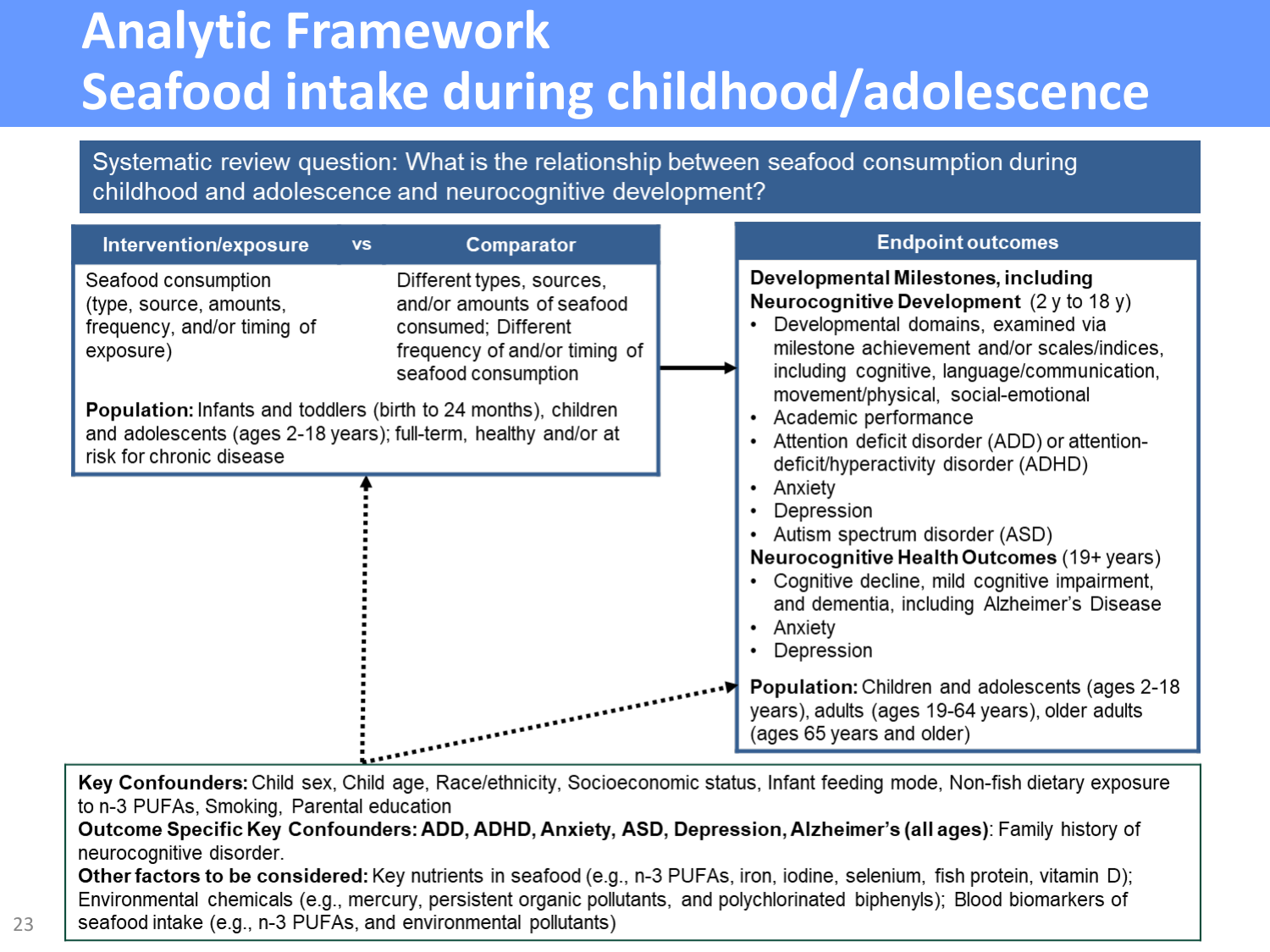# **Literature Search and Screening Results Seafood intake during childhood/adolescence**



**This search addressed two systematic review questions related to seafood consumption and neurocognitive outcomes.**

#### **Child studies**

- **Developmental domain: 10**
- **ADD/ADHD: 2**
- **ASD: 0**
- **Anxiety and depression: 2**
- **Academic performance: 1**

**Seafood during childhood/adolescence and neurocognitive development 2020 Dietary Guidelines Advisory Committee:** *Meeting 4*

**\*2 articles included in both reviews**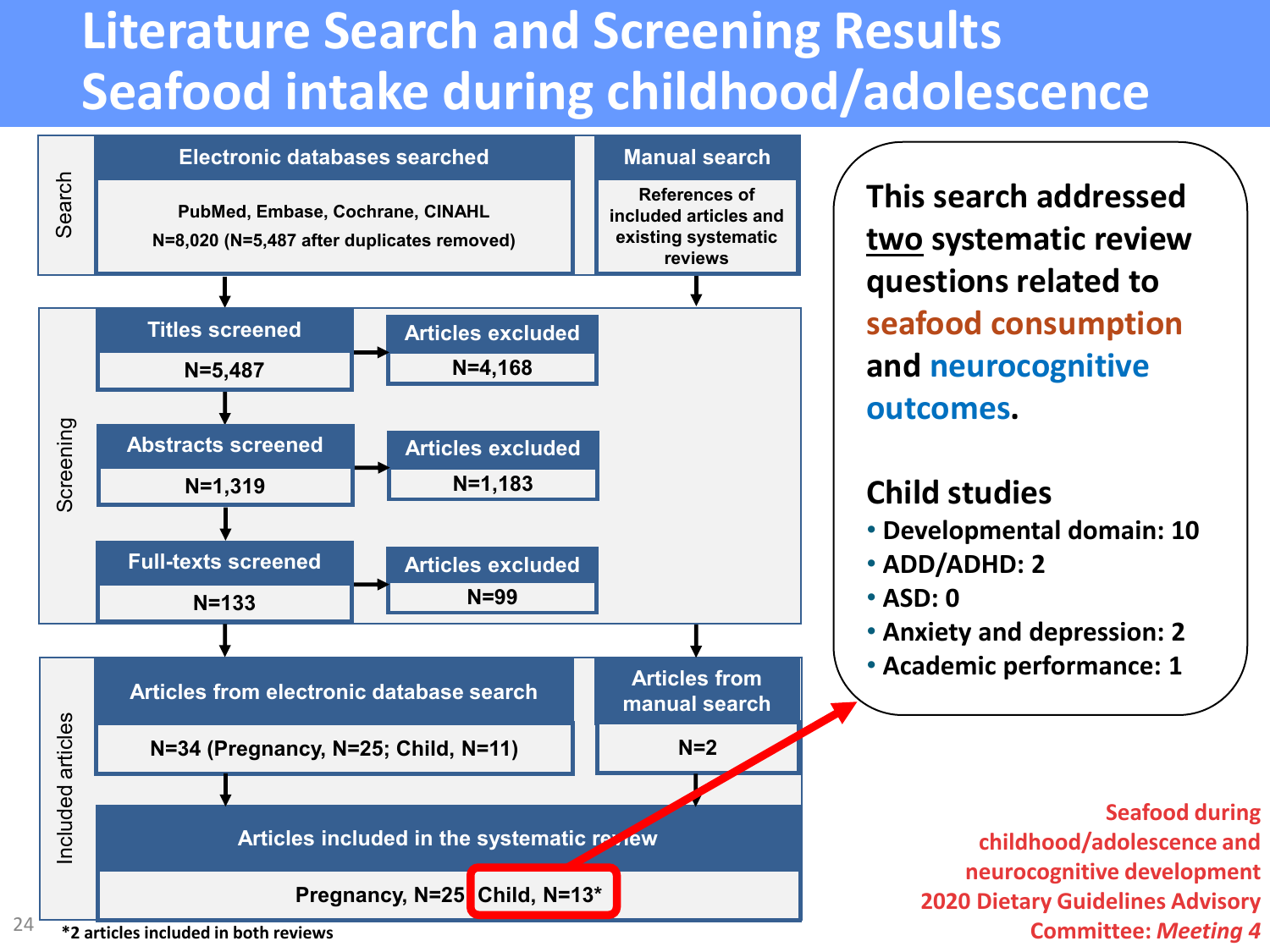## **Seafood intake during childhood/adolescence Description of the Evidence – All outcomes**

## 13 total articles

- RCTs and PCS
- 3 RCTs (6 articles)
	- RCT (Germany) & FINS-KIDS (Norway) both in children 4 to 6 years
		- Consumed fatty fish meals compared to meat meals 3x/week for 16 weeks
	- FINS-TEENS (Norway) in adolescents 14 to 15 years
		- Consumed fish meals compared to meat meals 3x/week for 12 weeks
	- Outcomes
		- Assessed before and after the trial
		- Assessment tools varied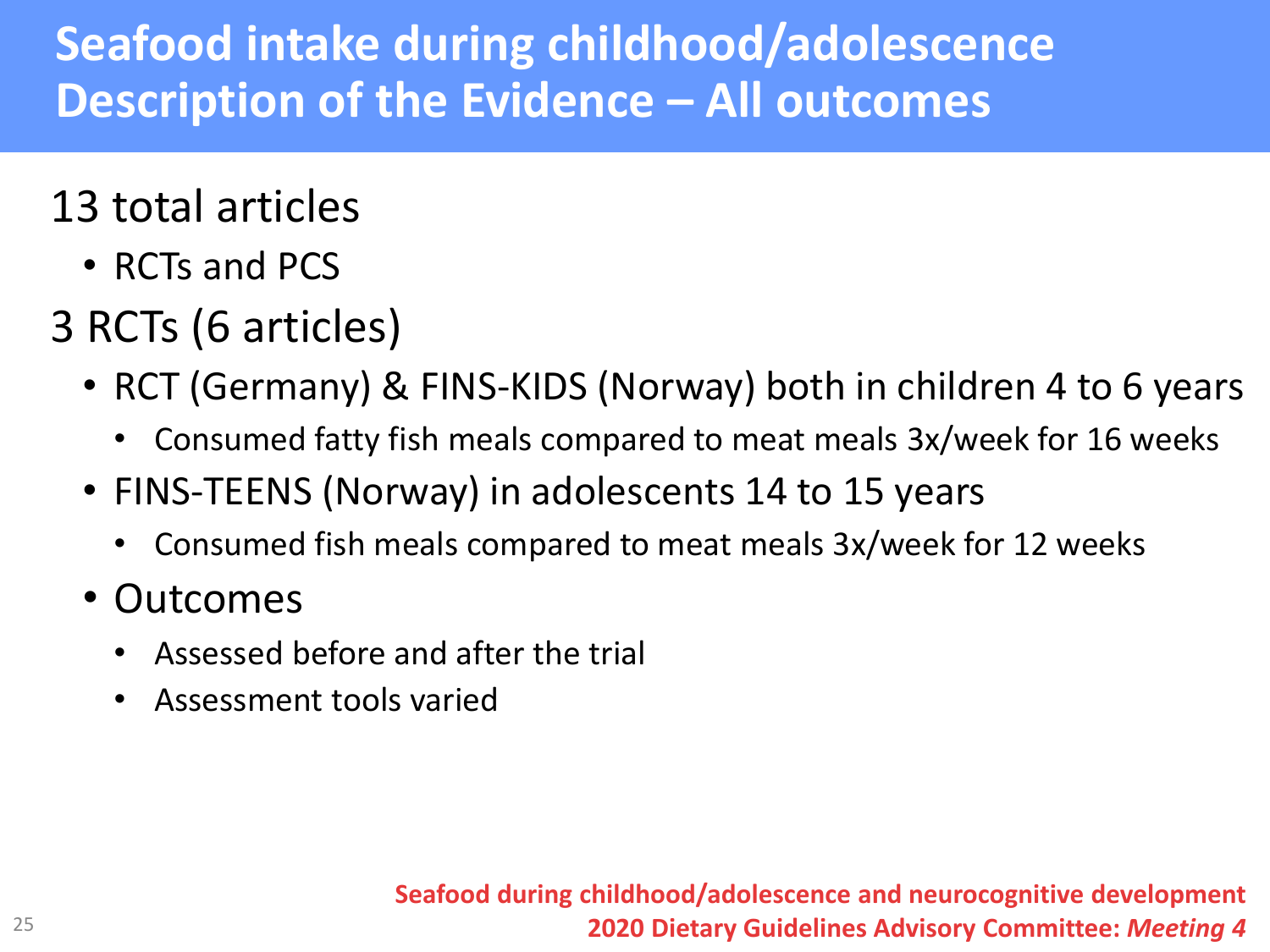## **Seafood intake during childhood/adolescence Description of the Evidence – All outcomes, continued**

## 13 total articles

- RCTs and PCS
- 6 prospective cohorts (7 articles)
	- Countries: UK, Sweden, China, Canada
	- Exposures
		- Seafood intake during childhood: i.e., oily fish, fish intake
		- Majority of studies assessed seafood intake via food frequency questionnaire (FFQ)
	- Outcomes
		- Variety of tools used within each outcome domain
		- Assessed in children 3 to 18 years of age
	- No PCS accounted for all key confounders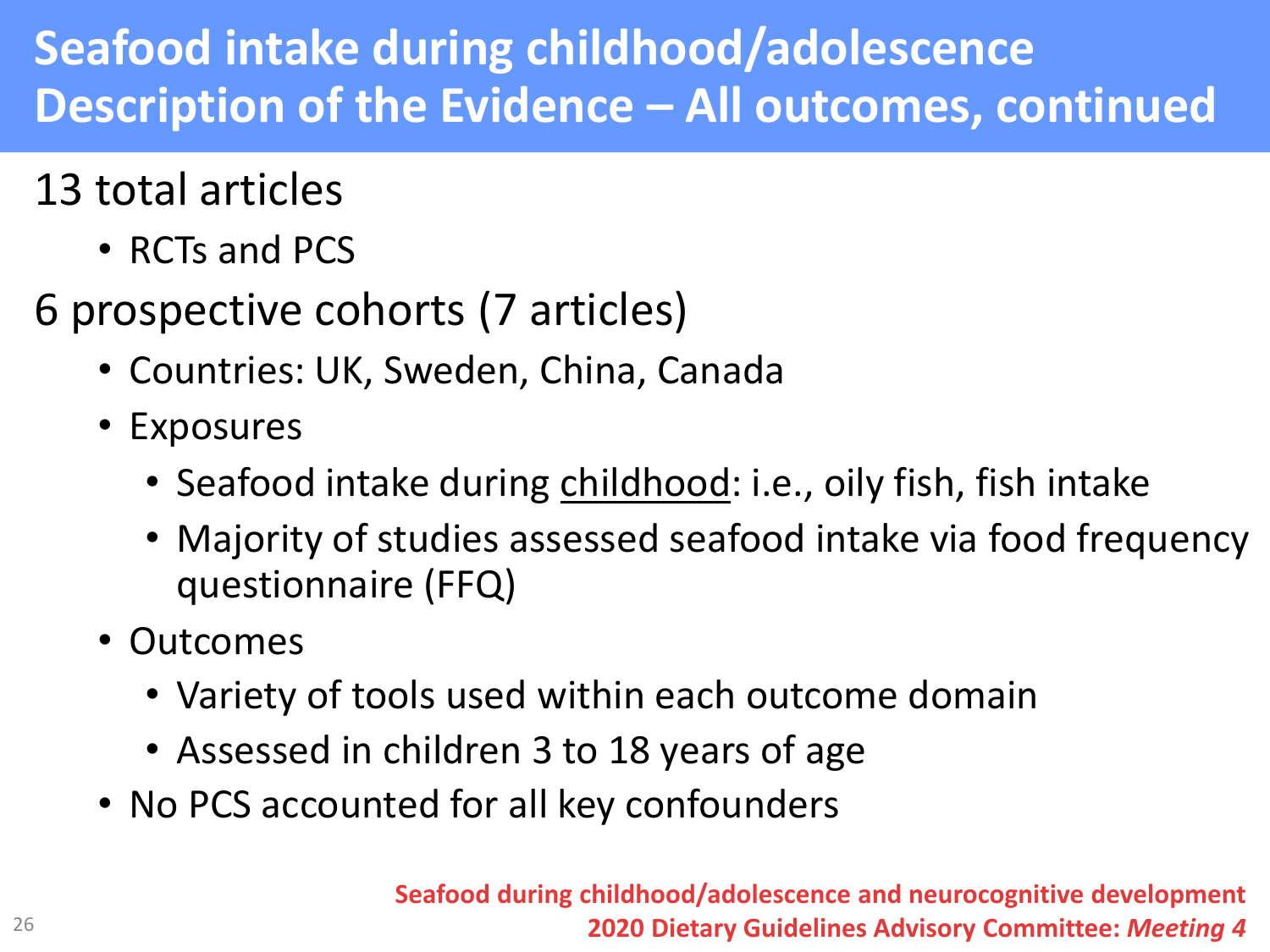# **Seafood intake during childhood/adolescence Developmental outcomes**

## **Study characteristics**

- Cognitive: 7 articles (4 RCT, 3 PCS)
- Language and communication: 5 articles (3 RCT, 2 PCS)
- Movement and physical: 2 articles (2 RCT)
- Social-emotional and behavioral: 3 articles (2 RCT, 1 PCS)

Majority of studies were conducted in northern Europe, particularly in Scandinavian countries.

> **Seafood during childhood/adolescence and neurocognitive development 2020 Dietary Guidelines Advisory Committee:** *Meeting 4*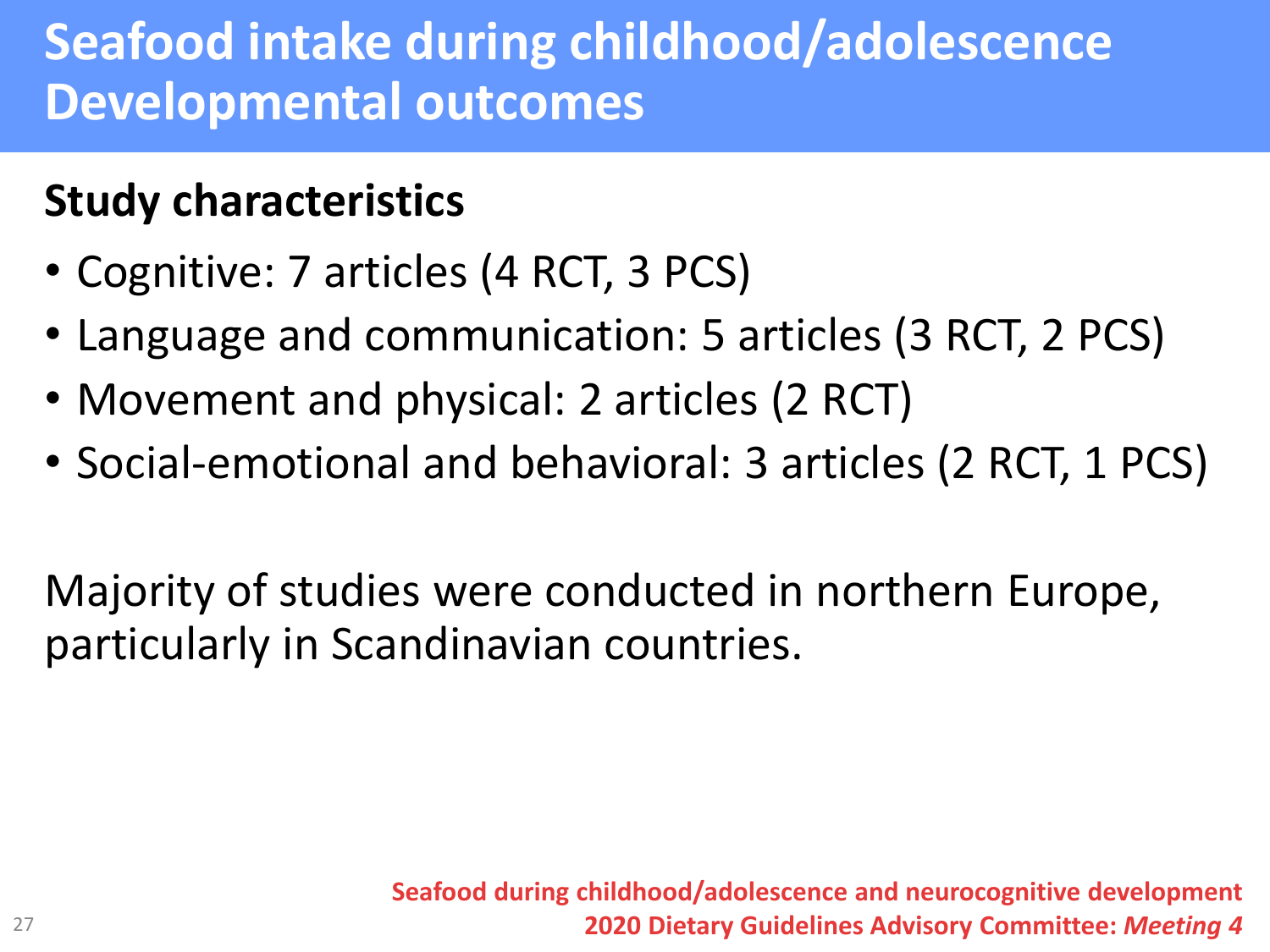# **Seafood intake during childhood/adolescence Cognitive development**

- 4 articles from 3 RCTs (Germany and Norway)
	- Predominantly null or beneficial effects of seafood compared to meat meals in children 4-6 years and 14-15 years of age
- 3 articles from 3 PCS (China, Sweden, UK)
	- Beneficial associations were found between child seafood intake (9 to 15 years) and cognitive development in children 12 to 18 years of age
	- No association was found between child seafood intake and cognitive development at 3.5 years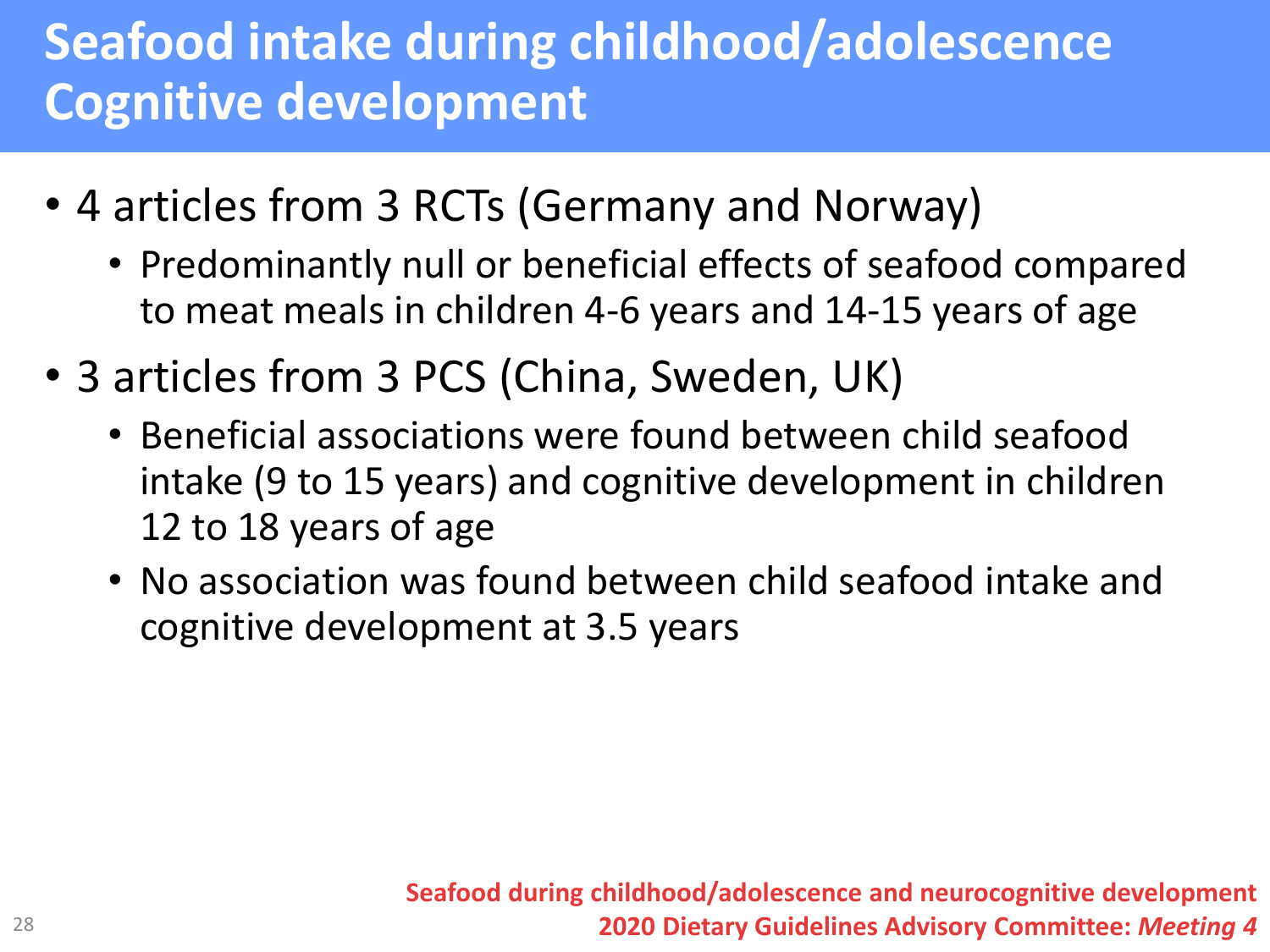# **Seafood intake during childhood/adolescence Cognitive development, continued**

### **Draft Conclusion Statements**

Insufficient evidence is available to determine whether seafood intake during childhood and adolescence is associated with improvements in cognitive development in children and adolescents.

### **Grade: Grade not assignable (improvements)**

Moderate evidence suggests that seafood intake during childhood and adolescence does not have detrimental impacts on cognitive development in children and adolescents.

## **Grade: Moderate (no detrimental impact)**

**Seafood during childhood/adolescence and neurocognitive development 2020 Dietary Guidelines Advisory Committee:** *Meeting 4*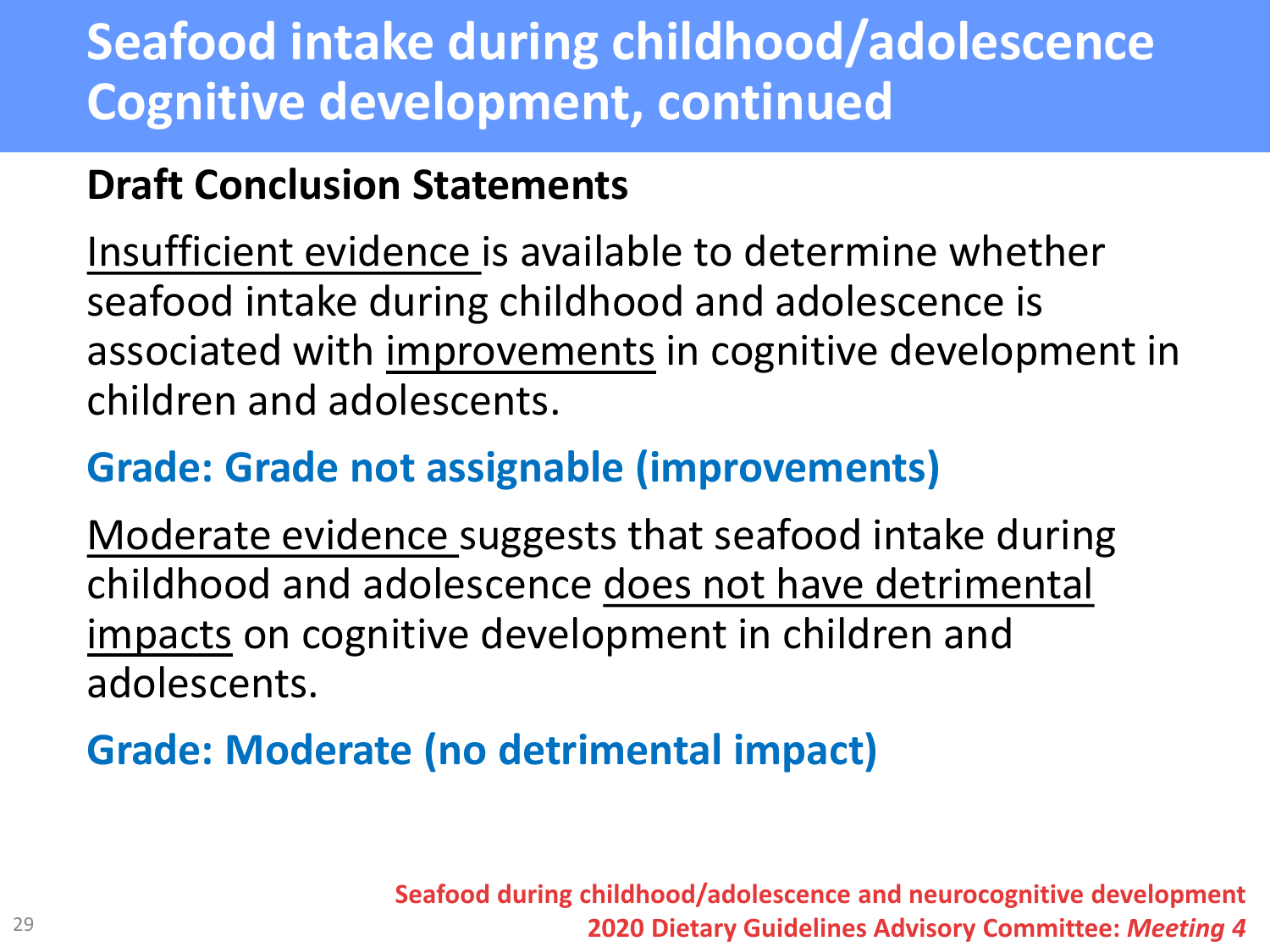# **Seafood intake during childhood/adolescence Language and communication development**

- 3 articles from 2 RCTs (Germany and Norway)
	- No effect of fish compared to meat meals on language and communication development at 4-6 years
- 2 articles from 2 PCS (China and Sweden)
	- Positive associations were found
		- Language/communication in children 9 to 15 years of age
		- Verbal IQ in children 12-18 years of age
- Heterogeneity in:
	- Child seafood intake (timing, type, amount, and duration)
	- Ages of children at assessment
	- Outcome assessment tools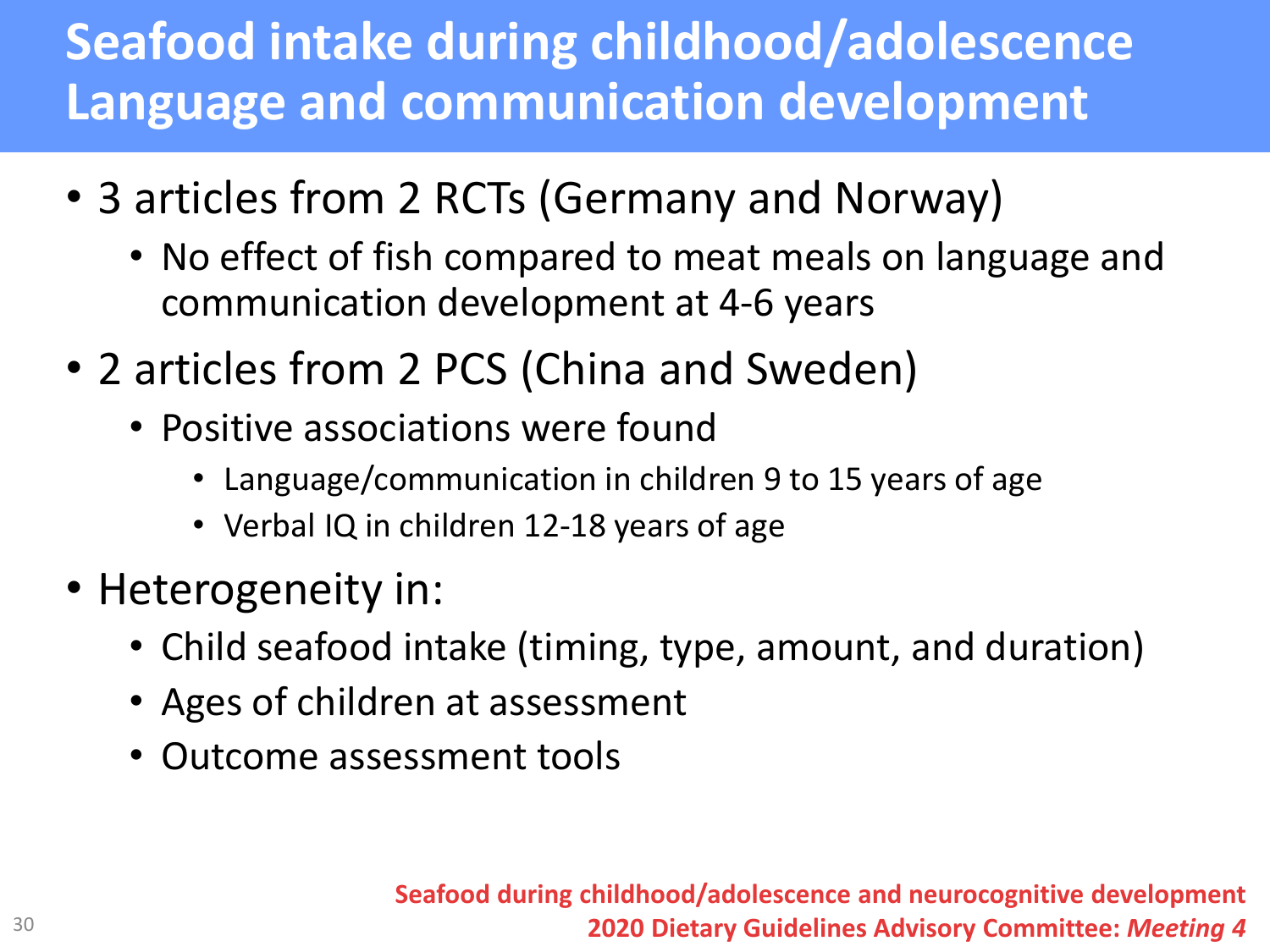## **Seafood intake during childhood/adolescence Language and communication development, continued**

### **Draft Conclusion Statements**

Insufficient evidence is available to determine whether seafood intake during childhood and adolescence is associated with improvements in language and communication development in children and adolescents.

## **Grade: Grade not assignable (improvements)**

Moderate evidence suggests that seafood intake during childhood and adolescence does not have detrimental impacts on language and communication development in children and adolescents.

### **Grade: Moderate (no detrimental impact)**

**Seafood during childhood/adolescence and neurocognitive development 2020 Dietary Guidelines Advisory Committee:** *Meeting 4*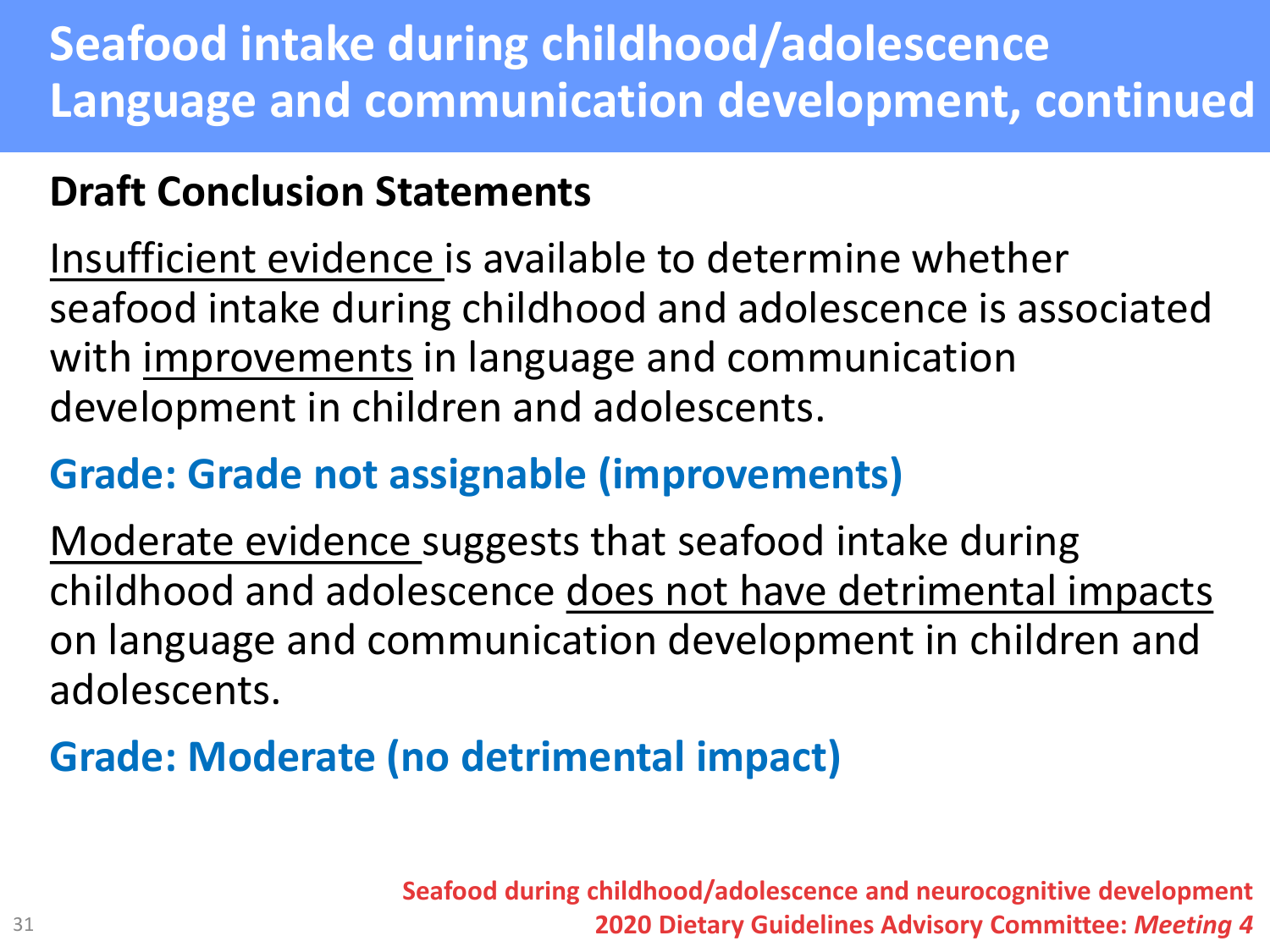# **Seafood intake during childhood/adolescence Movement and physical development**

## 2 articles from 2 RCTs

- Countries: Germany and Norway
- Age: 4-6 years
- Intervention: Fatty fish versus meat meals
- Assessment tool: nine hole peg test
- Found predominantly null effects on manual dexterity and fine motor coordination
	- One RCT found beneficial effect on fine manual dexterity and fine motor coordination only in the non-dominant hand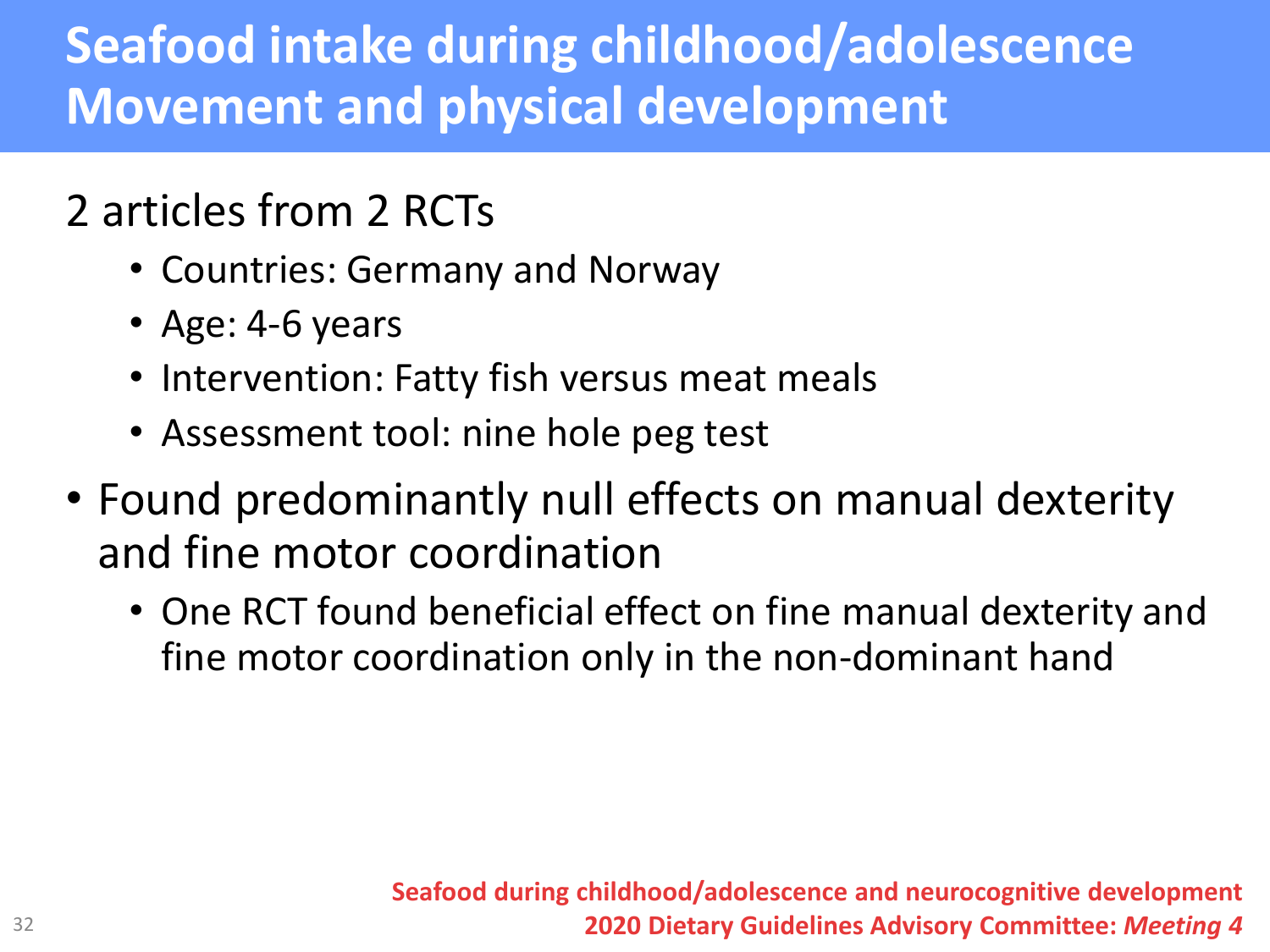# **Seafood intake during childhood/adolescence Movement and physical development, continued**

## **Draft Conclusion Statement**

Insufficient evidence is available to determine the relationship between seafood intake during childhood and movement/physical development in children.

## **Grade: Grade not assignable**

**Seafood during childhood/adolescence and neurocognitive development 2020 Dietary Guidelines Advisory Committee:** *Meeting 4*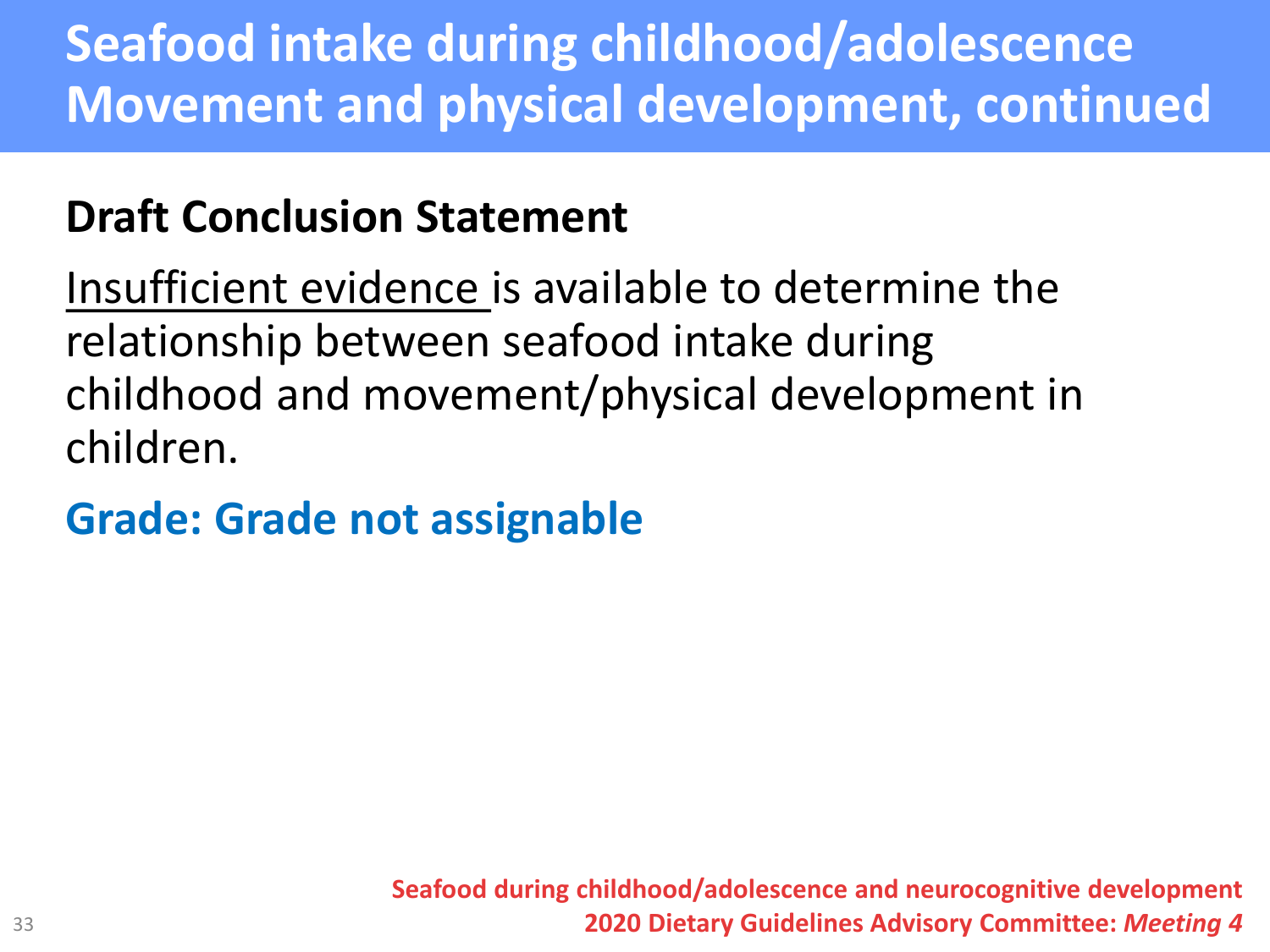# **Seafood intake during childhood/adolescence Social-emotional & behavioral development**

- 2 articles from 2 RCTs (Norway)
	- No effect of fish meal, compared to meat meals, on social-emotional and behavioral development in children at 4-6 years and 14 to 15 years of age
- 1 article from 1 PCS (UK)
	- A null association was found between seafood intake (3 years) and social-emotional and behavioral development in children at 4-13 years of age
- All studies used the Strengths and Difficulties Questionnaire
- Heterogeneity in:
	- Ages of children at intervention/exposure and outcome assessment
	- Child seafood intake (timing, type, amount, and duration)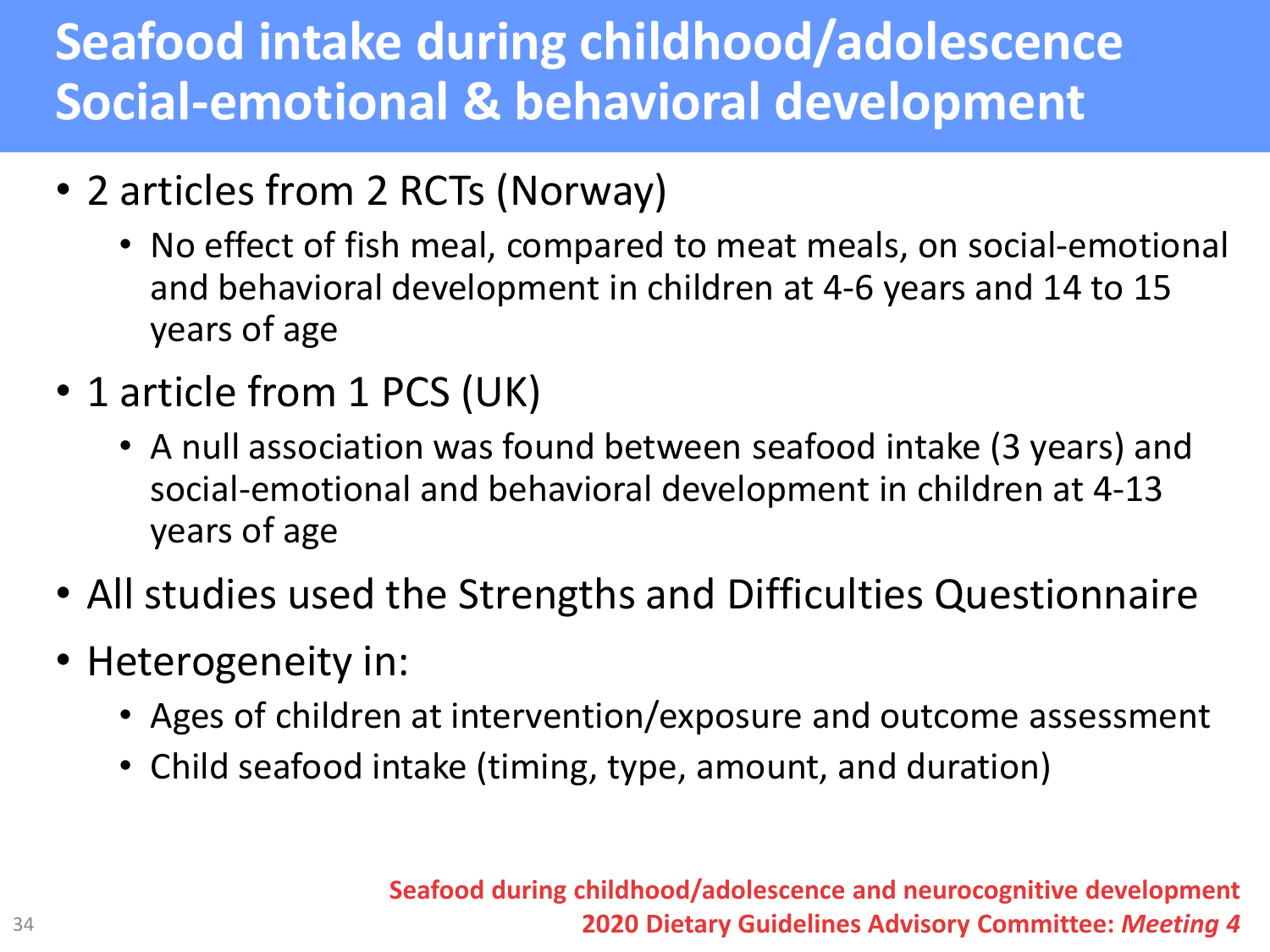## **Seafood intake during childhood/adolescence Social-emotional & behavioral development, continued**

### **Draft Conclusion Statement**

Insufficient evidence is available to determine the relationship between seafood intake during childhood and adolescence and social-emotional and behavioral development in children and adolescents.

### **Grade: Grade not assignable**

**Seafood during childhood/adolescence and neurocognitive development 2020 Dietary Guidelines Advisory Committee:** *Meeting 4*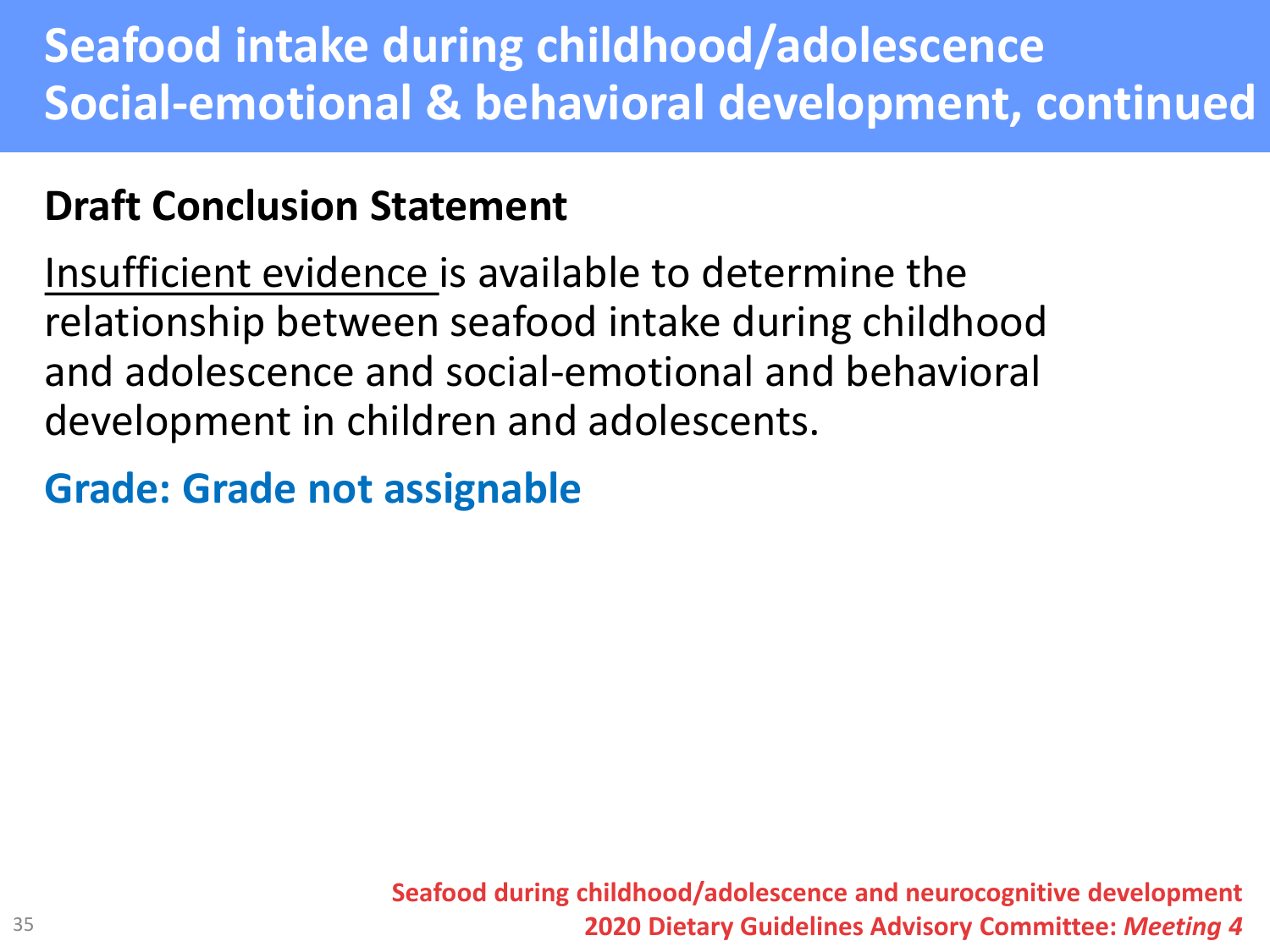# **Seafood intake during childhood/adolescence ADD/ADHD-like behavior**

## Summary of Evidence

- 2 articles from 2 RCTs (Norway)
	- No effect of fish meal, compared to meat meals, on ADD/ADHD-like behavior at 4 to 6-year olds and 14 to 15 years
- Difficult to determine a relationship due to:
	- Inadequate number of studies
	- Outcome assessment relied on parental-report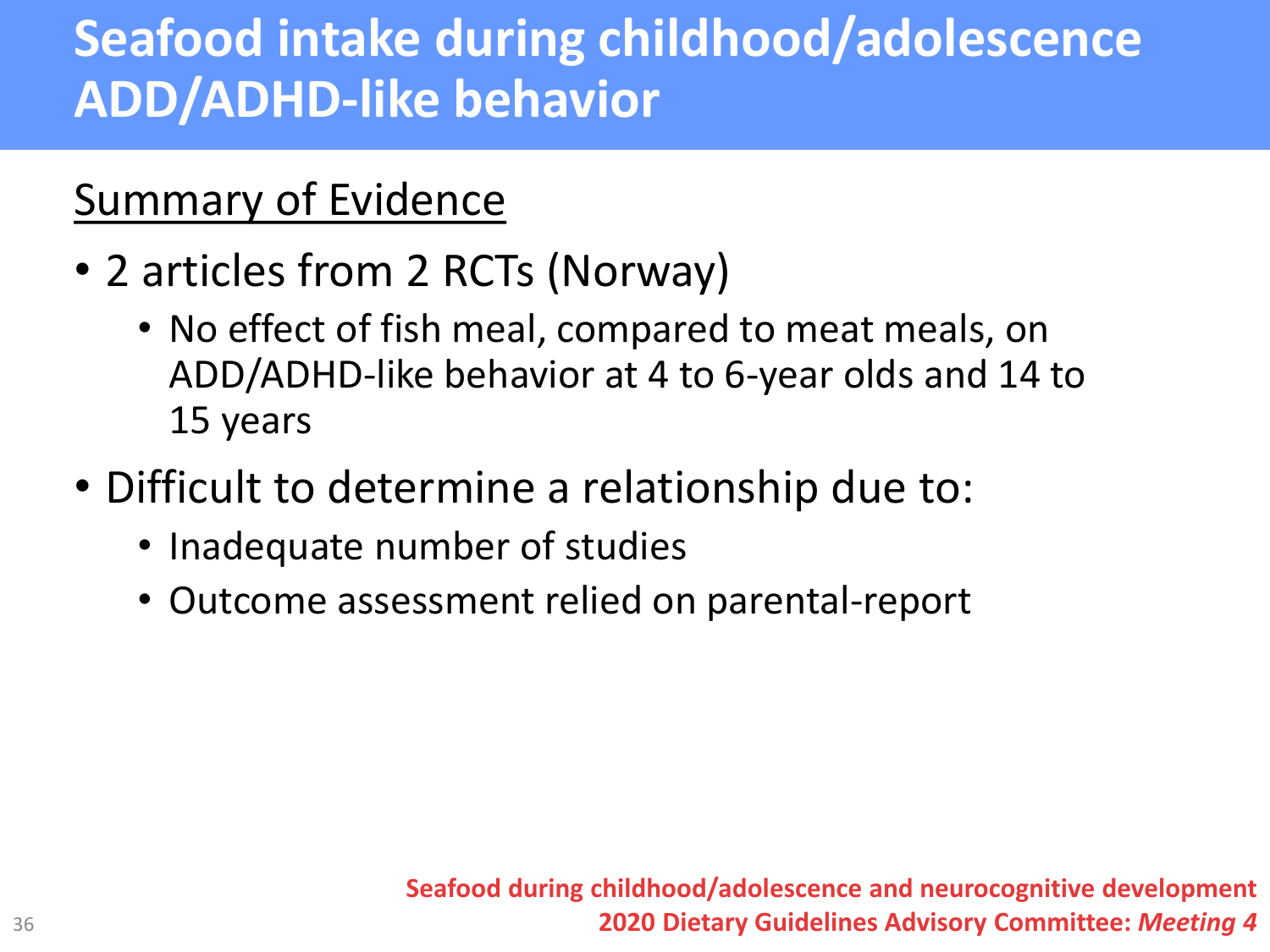# **Seafood intake during childhood/adolescence ADD/ADHD-like behavior, continued**

## **Draft Conclusion Statement**

Insufficient evidence is available to determine the relationship between seafood consumption during childhood and adolescence and attention deficit disorder (ADD) or attention-deficit/hyperactivity disorder (ADHD)-like traits or behaviors.

## **Grade: Grade not assignable**

**Seafood during childhood/adolescence and neurocognitive development 2020 Dietary Guidelines Advisory Committee:** *Meeting 4*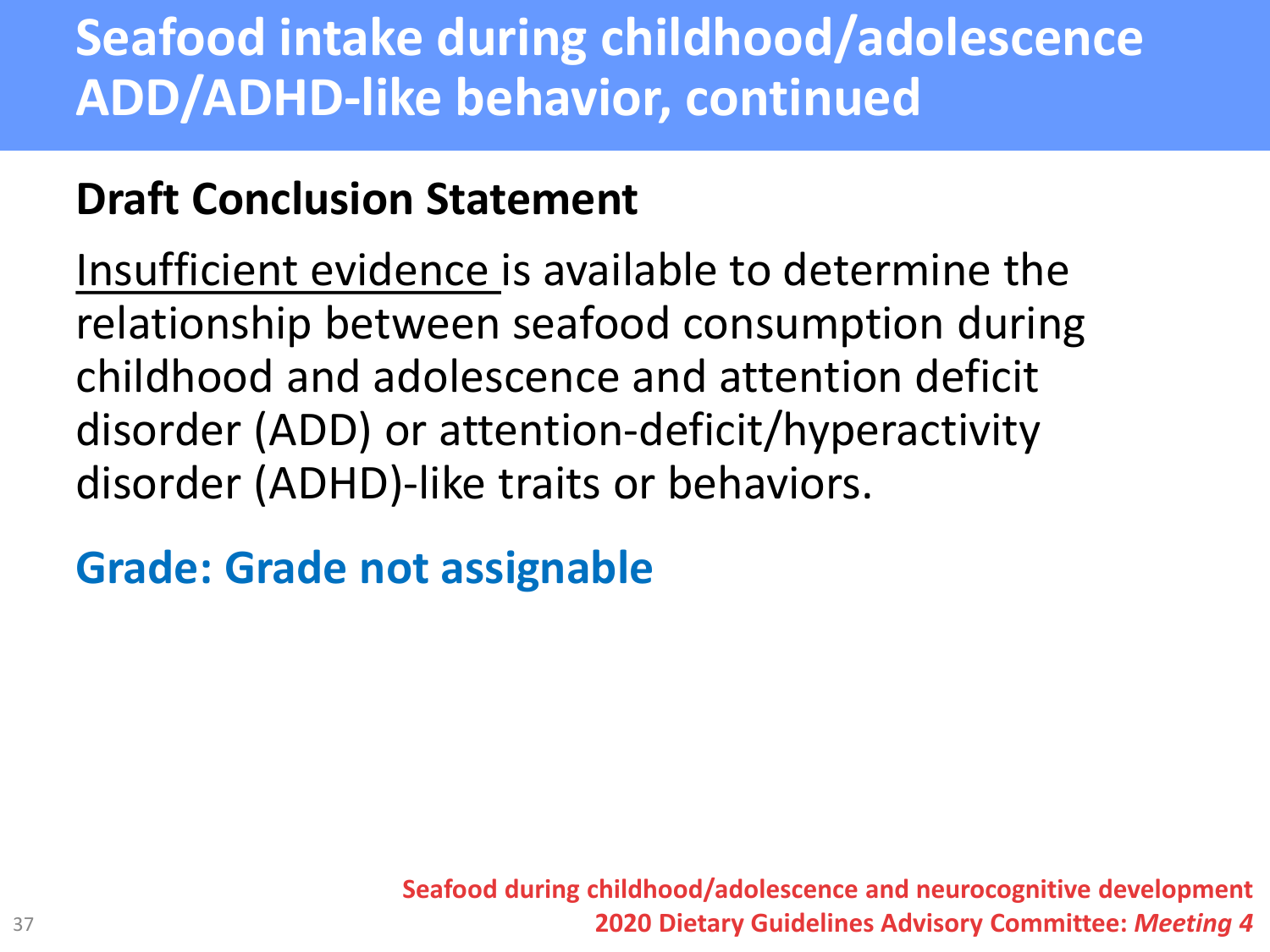# **Seafood intake during childhood/adolescence Autism Spectrum Disorder (ASD)**

## **Draft Conclusion Statement**

No evidence is available to determine the relationship between seafood intake during childhood and adolescence and autism spectrum disorder (ASD)-like traits or behaviors or ASD diagnosis.

## **Grade: Grade not assignable**

**Seafood during childhood/adolescence and neurocognitive development 2020 Dietary Guidelines Advisory Committee:** *Meeting 4*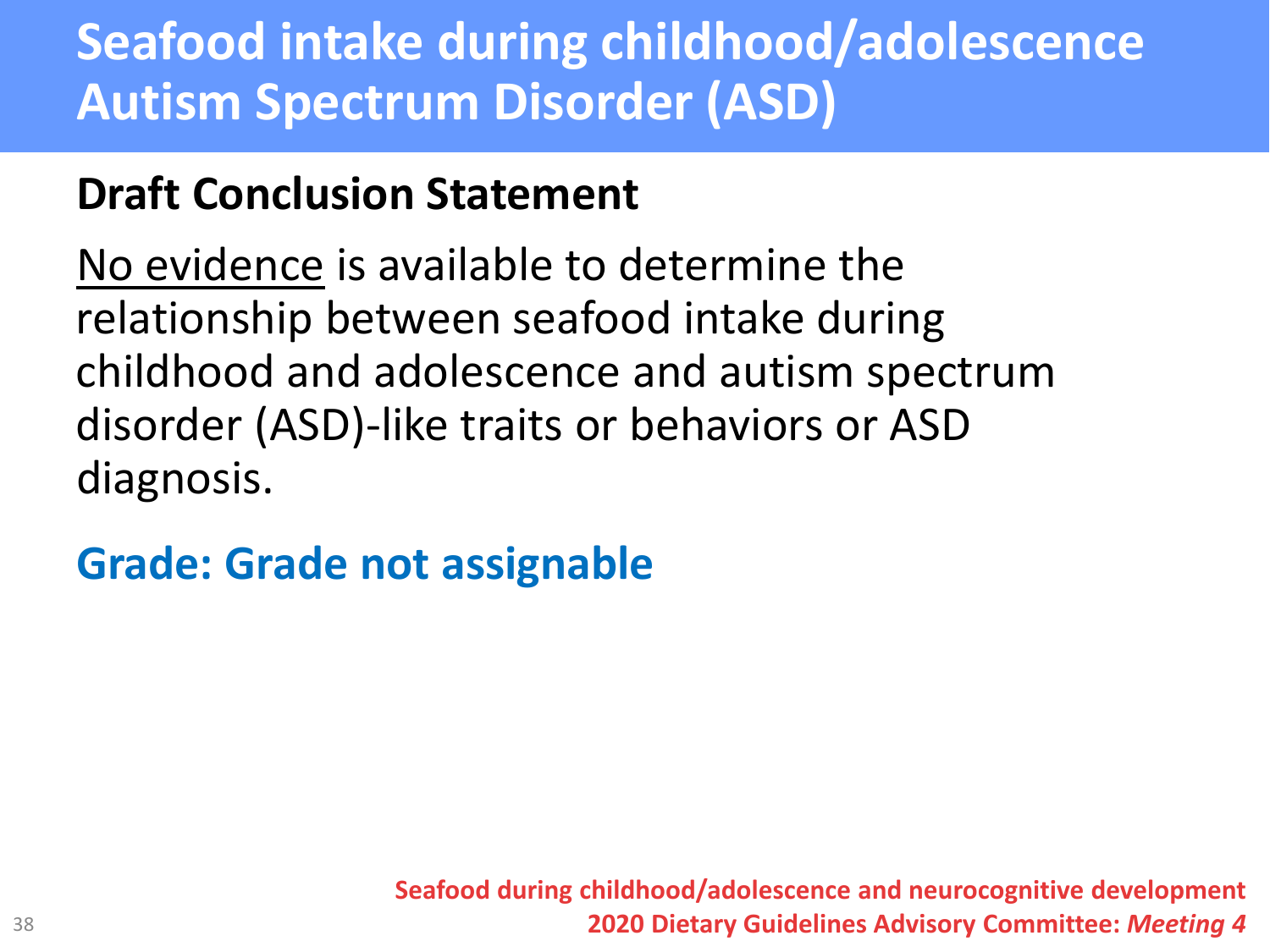# **Seafood intake during childhood/adolescence Academic Performance**

## 1 article from 1 PCS (Sweden)

- Found a significant positive association between frequency of consumption of meals containing fish at 15 years and higher total school grade at 16 years
- Difficult to determine a conclusion due to inadequate number of studies and concern for risk of bias due to measurement of exposure and outcome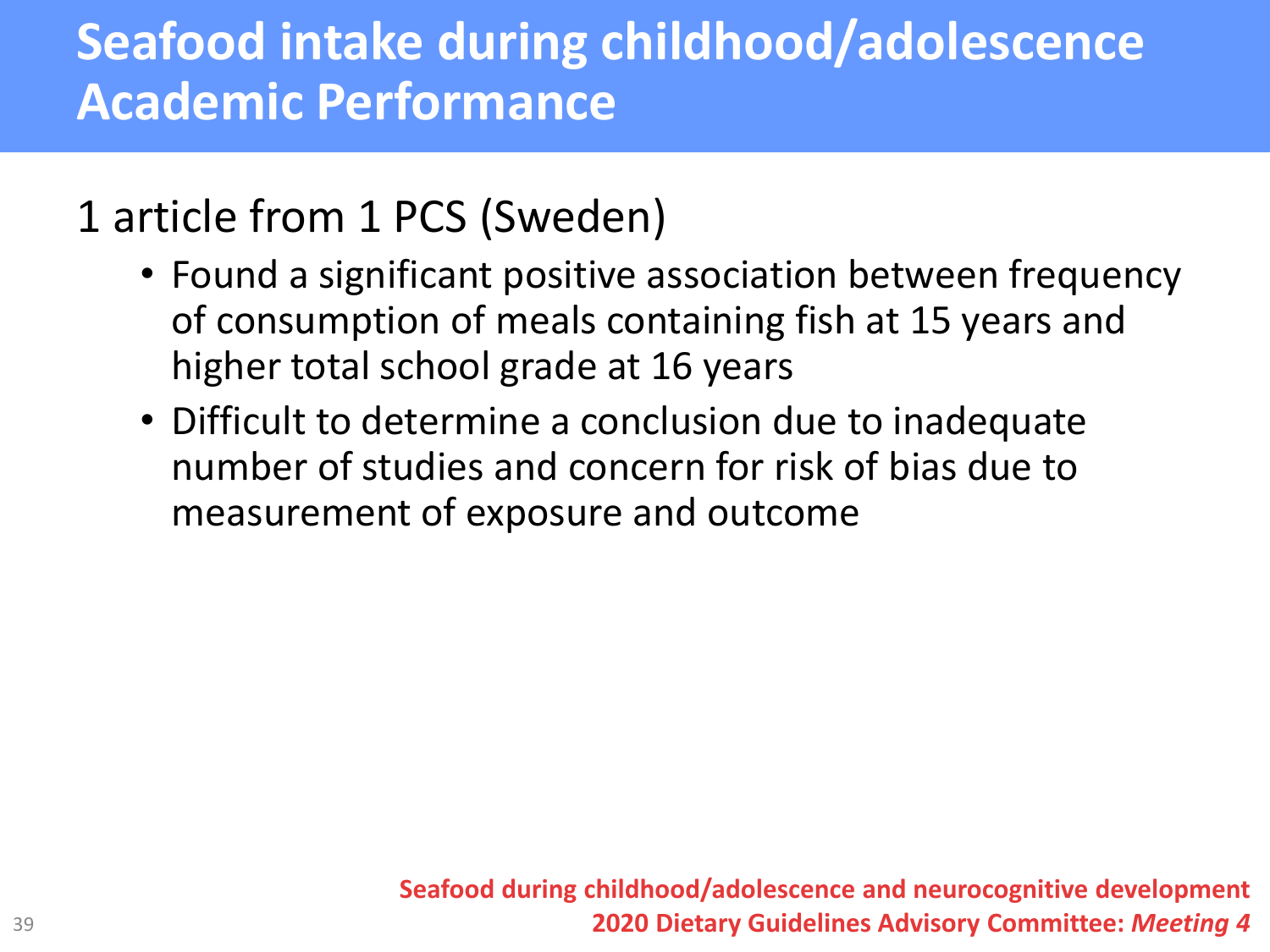# **Seafood intake during childhood/adolescence Academic Performance, continued**

## **Draft Conclusion Statement**

Insufficient evidence is available to determine the relationship between seafood consumption during adolescence and academic performance in adolescents.

## **Grade: Grade not assignable**

**Seafood during childhood/adolescence and neurocognitive development 2020 Dietary Guidelines Advisory Committee:** *Meeting 4*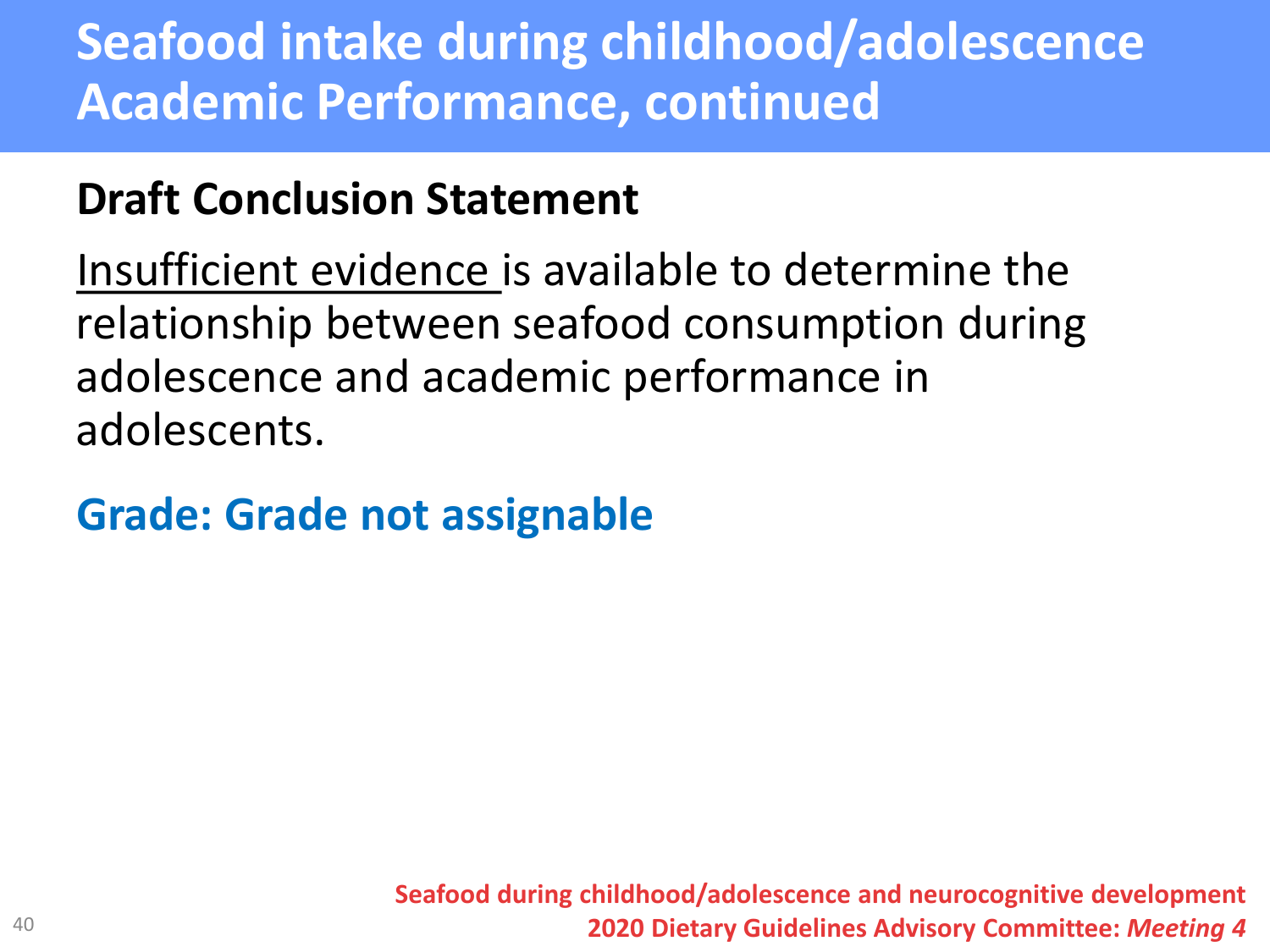# **Seafood intake during childhood/adolescence Anxiety and Depression**

## 2 PCS (Canada & UK)

- Diagnosis: significant, positive association between greater fish intake (10-11 years) and lower odds of diagnosis of internalizing disorder, including anxiety or depression, in children 10 to 14 years
- Symptoms: null association between fish intake (14.5 years) and depressive symptoms at 17.5 years
- Difficult to determine a relationship due to:
	- Inadequate number of studies
	- Inconsistent results
	- Little information describing the exposure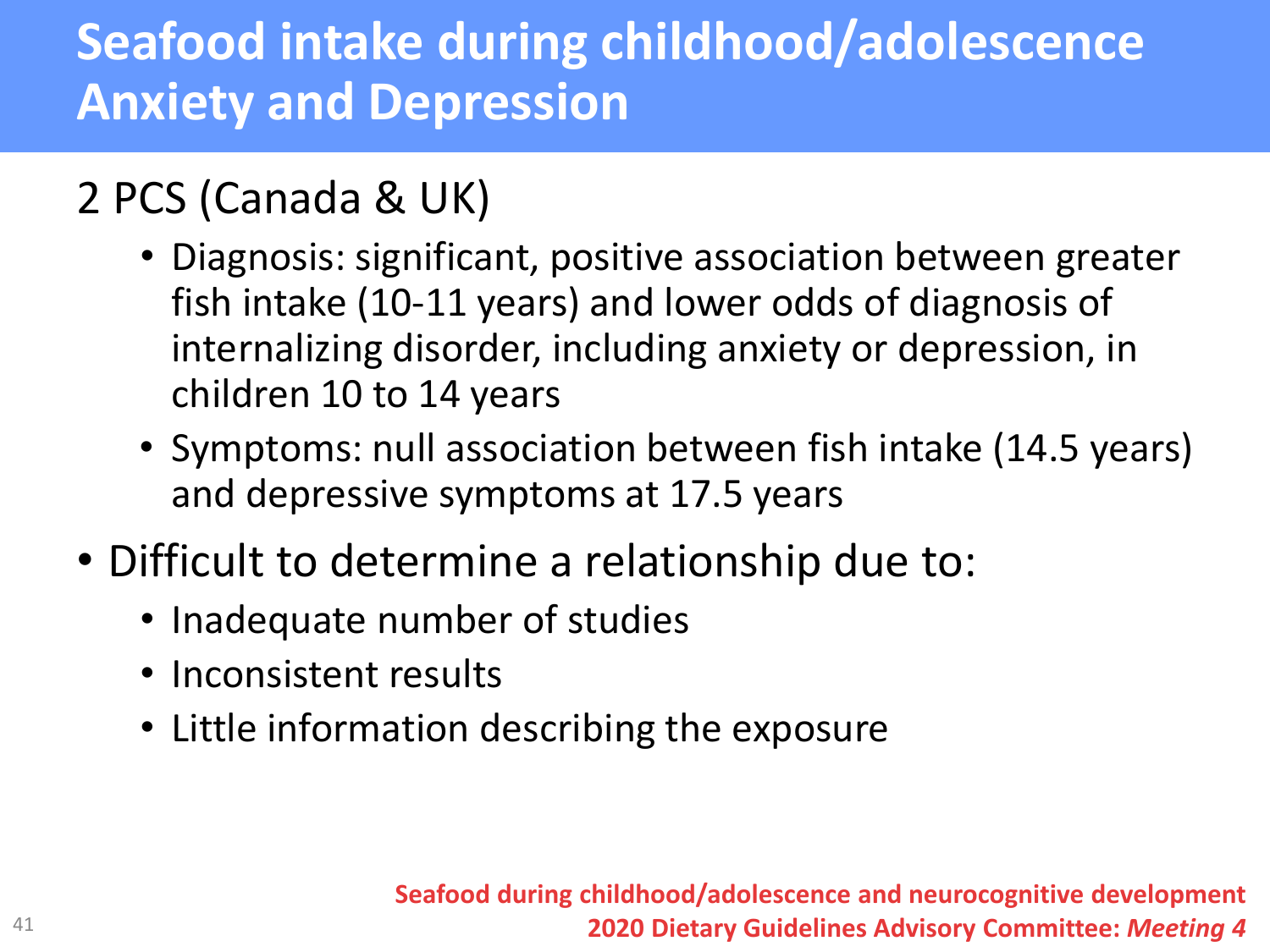# **Seafood intake during childhood/adolescence Anxiety and Depression, continued**

## **Draft Conclusion Statement**

Insufficient evidence is available to determine the relationship between seafood consumption during childhood and adolescence and anxiety and depression in children and adolescents.

## **Grade: Grade not assignable**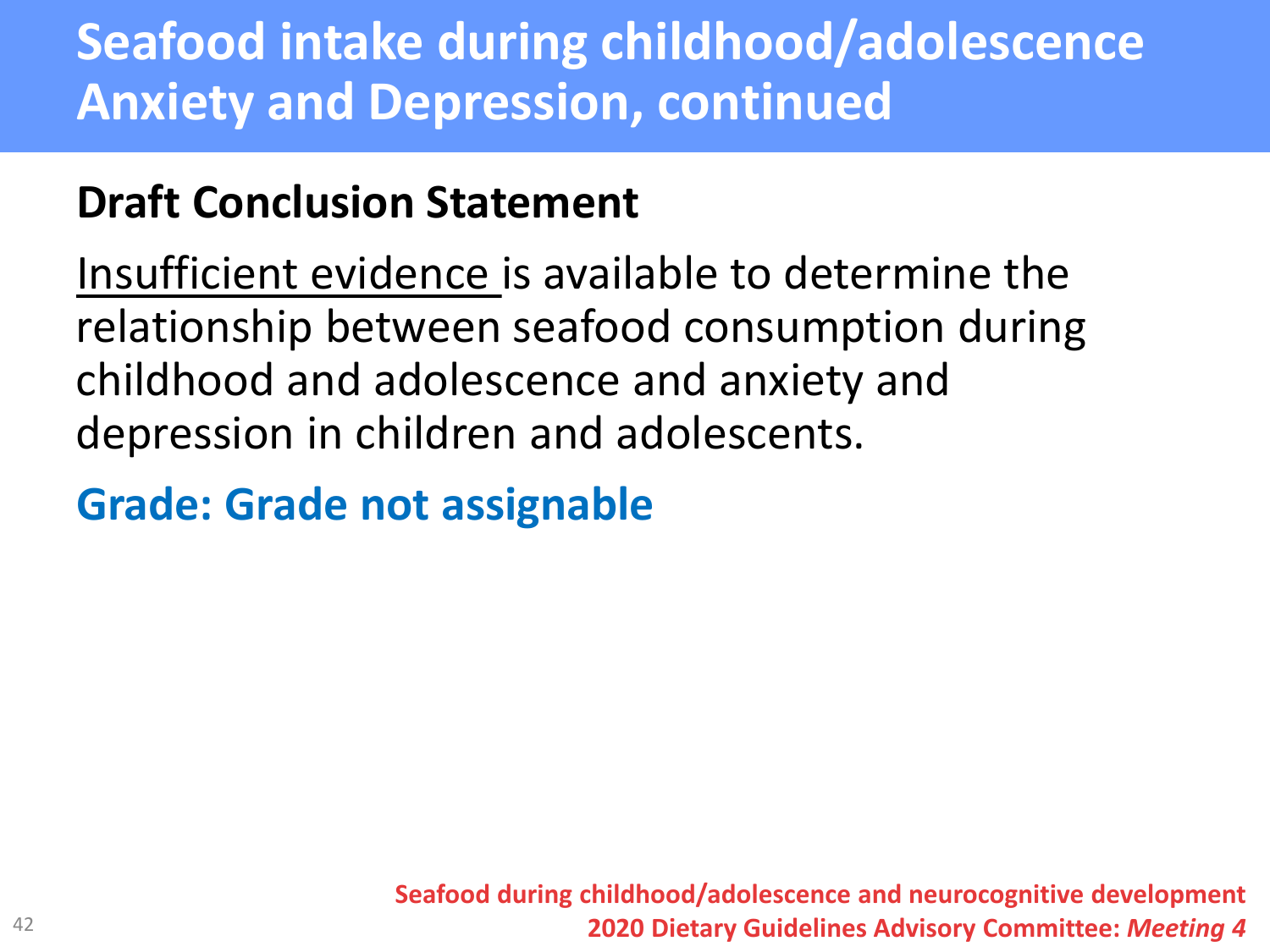# **Seafood intake during childhood/adolescence Neurocognitive health in adulthood**

## **Draft Conclusion Statement**

No evidence is available to determine the relationship between seafood intake during childhood and adolescence and neurocognitive health (e.g., cognitive decline, anxiety, depression) in adulthood.

## **Grade: Grade not assignable**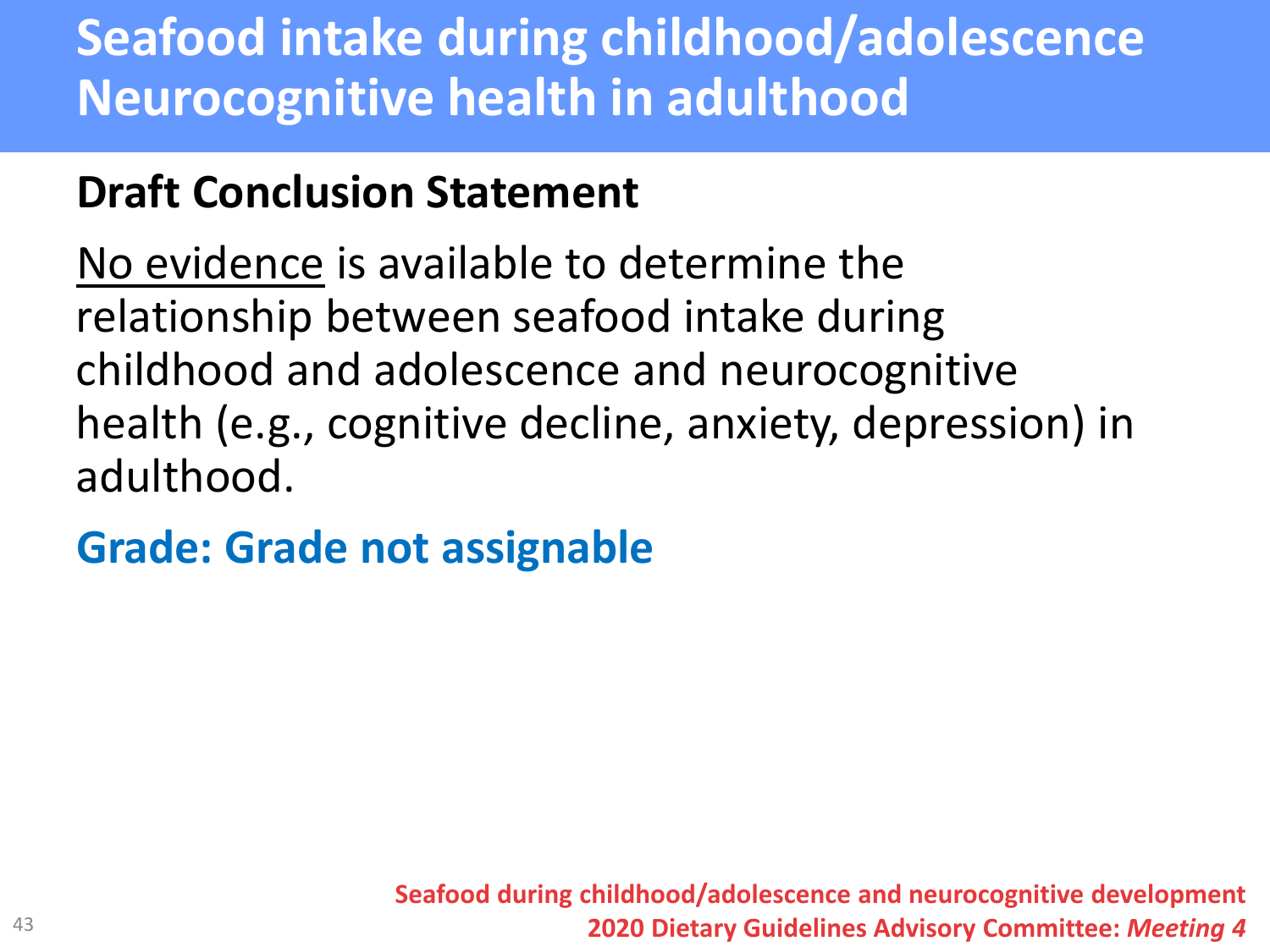# **Seafood Question #3**

# What is the relationship between **seafood consumption** during childhood and adolescence and risk of **cardiovascular disease**?

Approach to Answer Question: NESR Systematic Review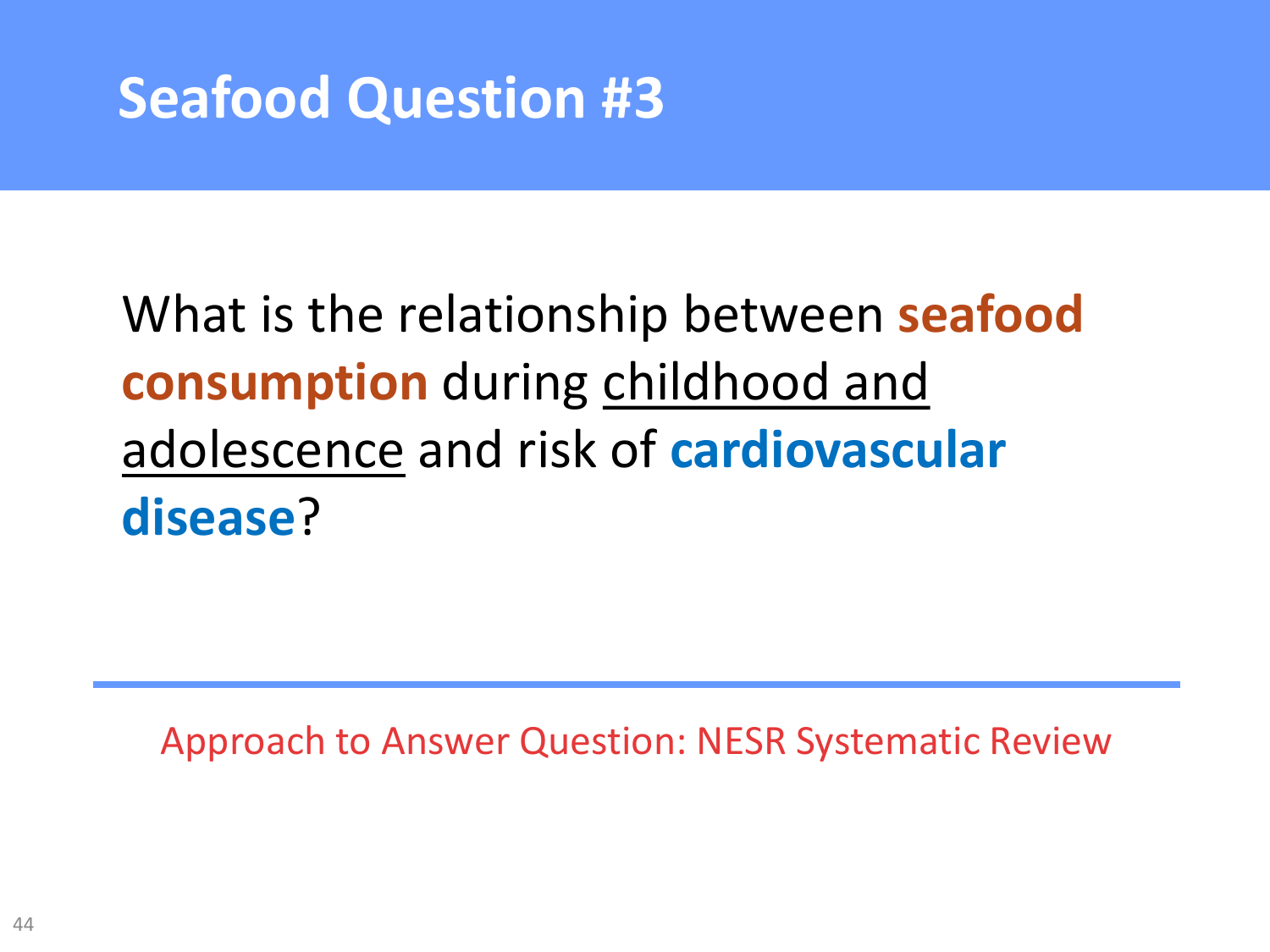# **Analytic Framework Seafood & Risk of CVD**

Systematic review question: What is the relationship between seafood consumption during childhood and adolescence (up to 18 years of age) and risk of cardiovascular disease?



Key Confounders: Child sex, Child age, Race/ethnicity, Socioeconomic status, Non-fish dietary exposure to n-3 PUFAs, Smoking, Anthropometry, Family history of CVD

Other factors considered: Key nutrients in seafood (e.g., n-3 PUFAs, iron, iodine, selenium, fish protein, vitamin D); Environmental chemicals, e.g., mercury, persistent organic pollutants, and polychlorinated biphenyls; Blood and human milk biomarkers of seafood intake (e.g., n-3 PUFAs, and environmental pollutants)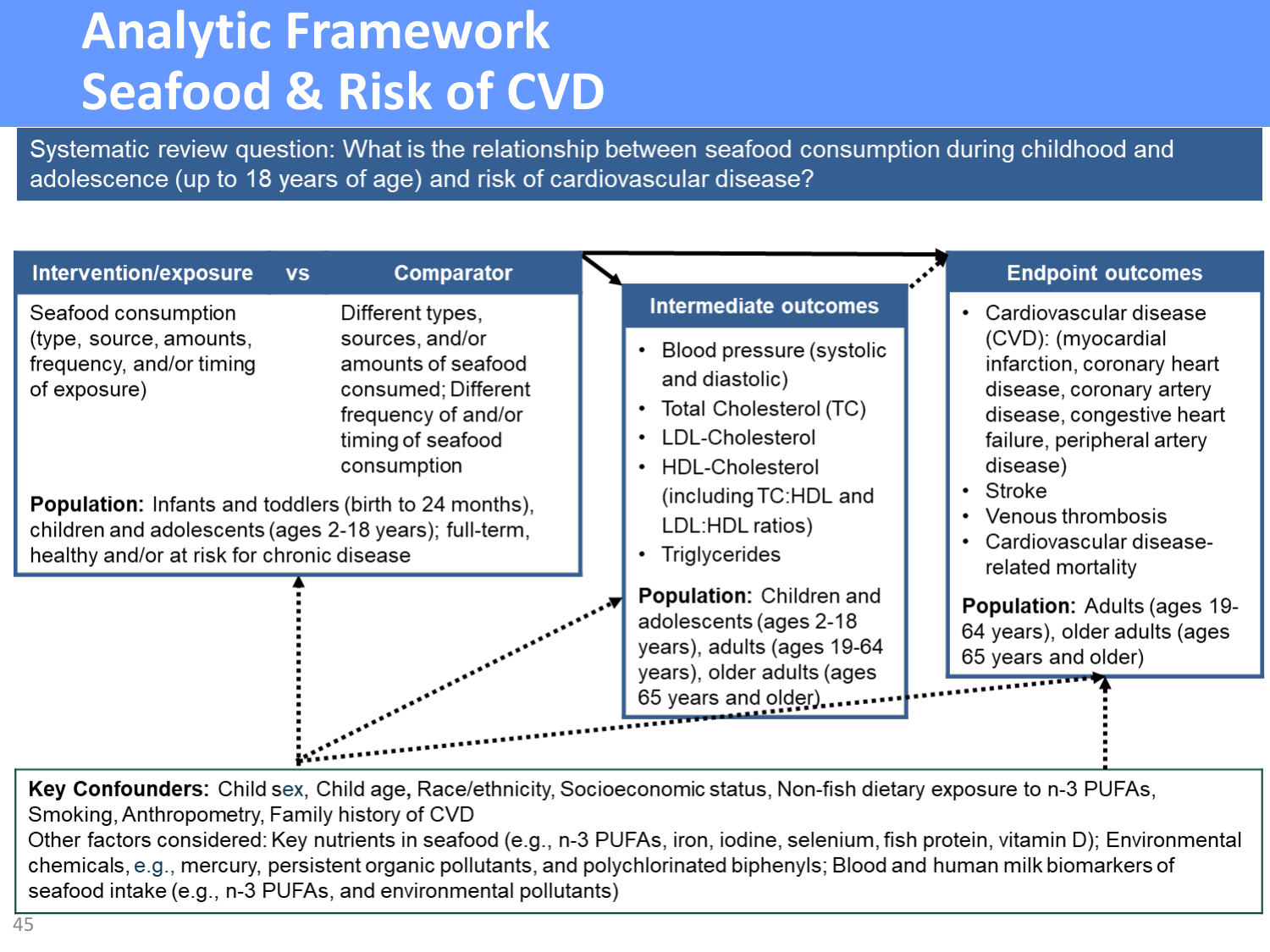## **Literature Search and Screening Results Seafood & Risk of CVD**



**Seafood during** 

**risk of CVD**

46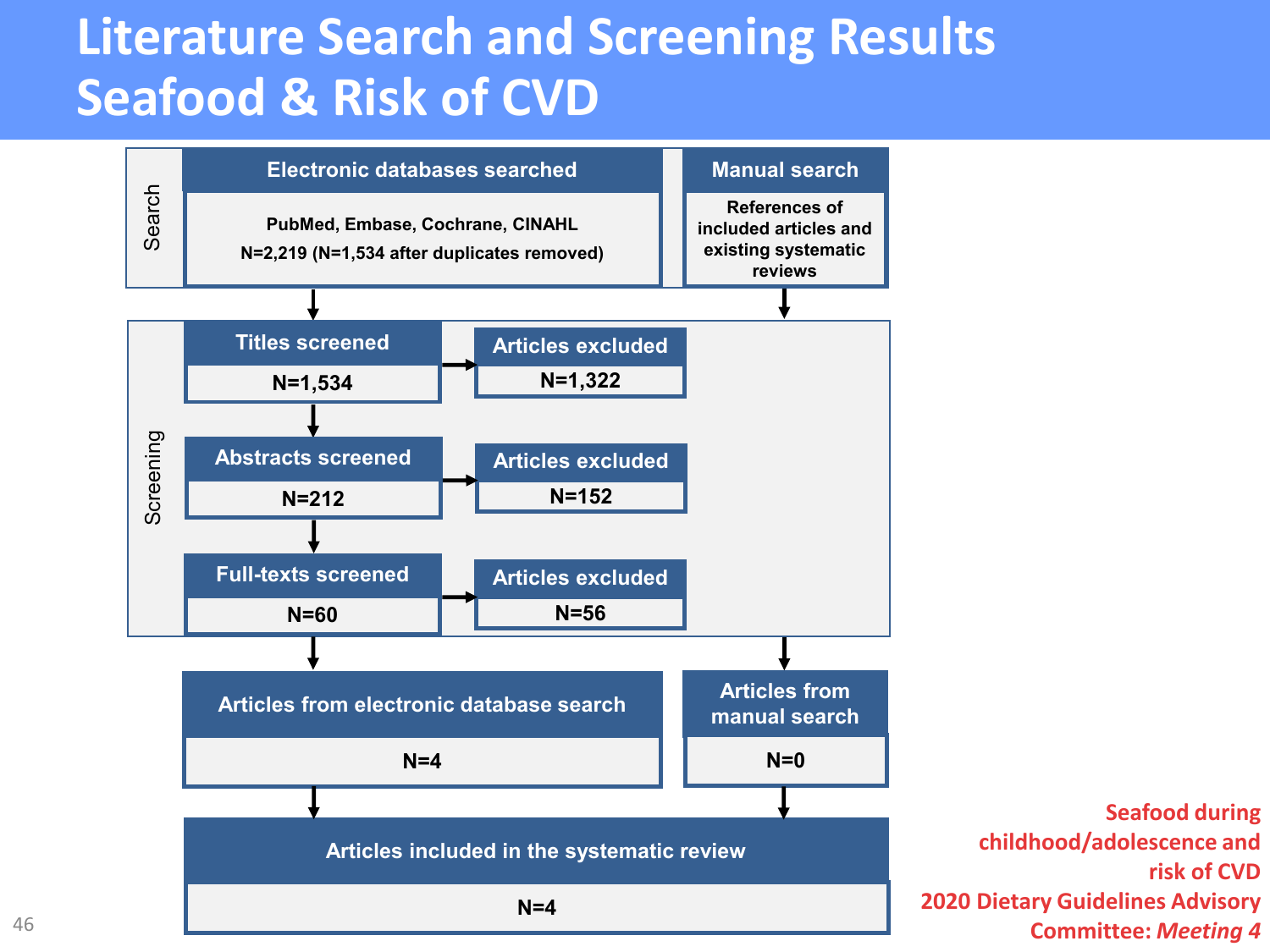# **Seafood intake during childhood/adolescence & Risk of CVD**

## 4 total articles

- RCTs and PCS
- 2 articles from 2 RCTs (Oman & Mexico)
	- Ages:  $10 12$  years
	- Interventions:
		- 100 grams of oily fish versus cheese/salad sandwich 5 times per week for 12 weeks
		- 6, 7, or 8 grams of tuna (intervention frequency, duration and control condition not reported)
	- Intermediate outcomes only
		- Blood pressure and blood lipids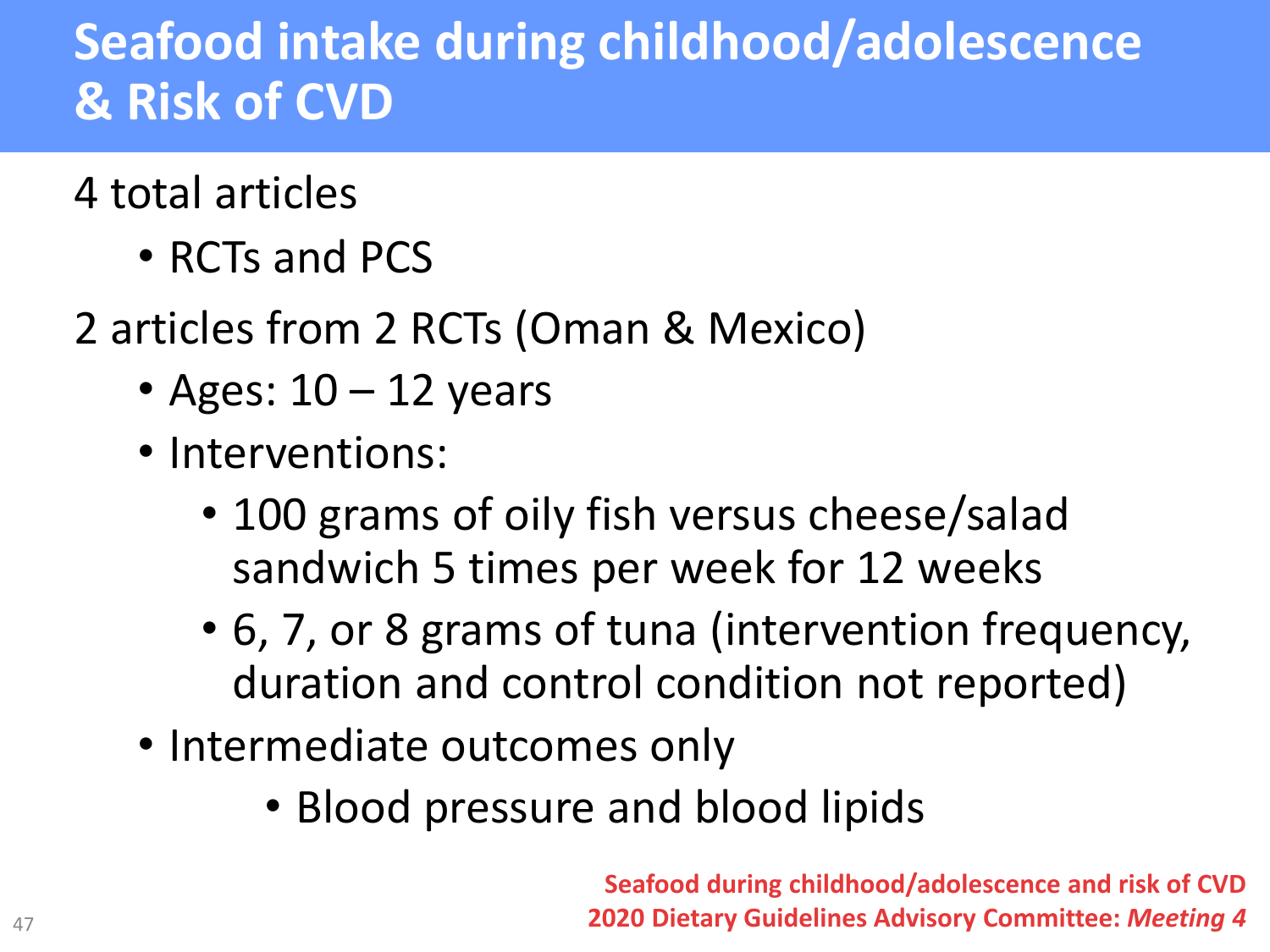# **Seafood intake during childhood/adolescence & Risk of CVD, continued**

- 2 articles from 2 PCS
- Intermediate outcomes
	- 1 articles from 1 PCS (Denmark)
	- Exposure: Fish intake at 10 years (assessed using a food record)
	- Outcomes: Blood pressure and blood lipids
- End-point outcomes
	- 1 article from 1 PCS (UK)
	- Exposure: Assessed fish and oily fish intake at 7.5 years (7-day household inventory collected between 1937-1939)
	- Outcomes: Stroke mortality, CHD mortality measured during 60 years of follow-up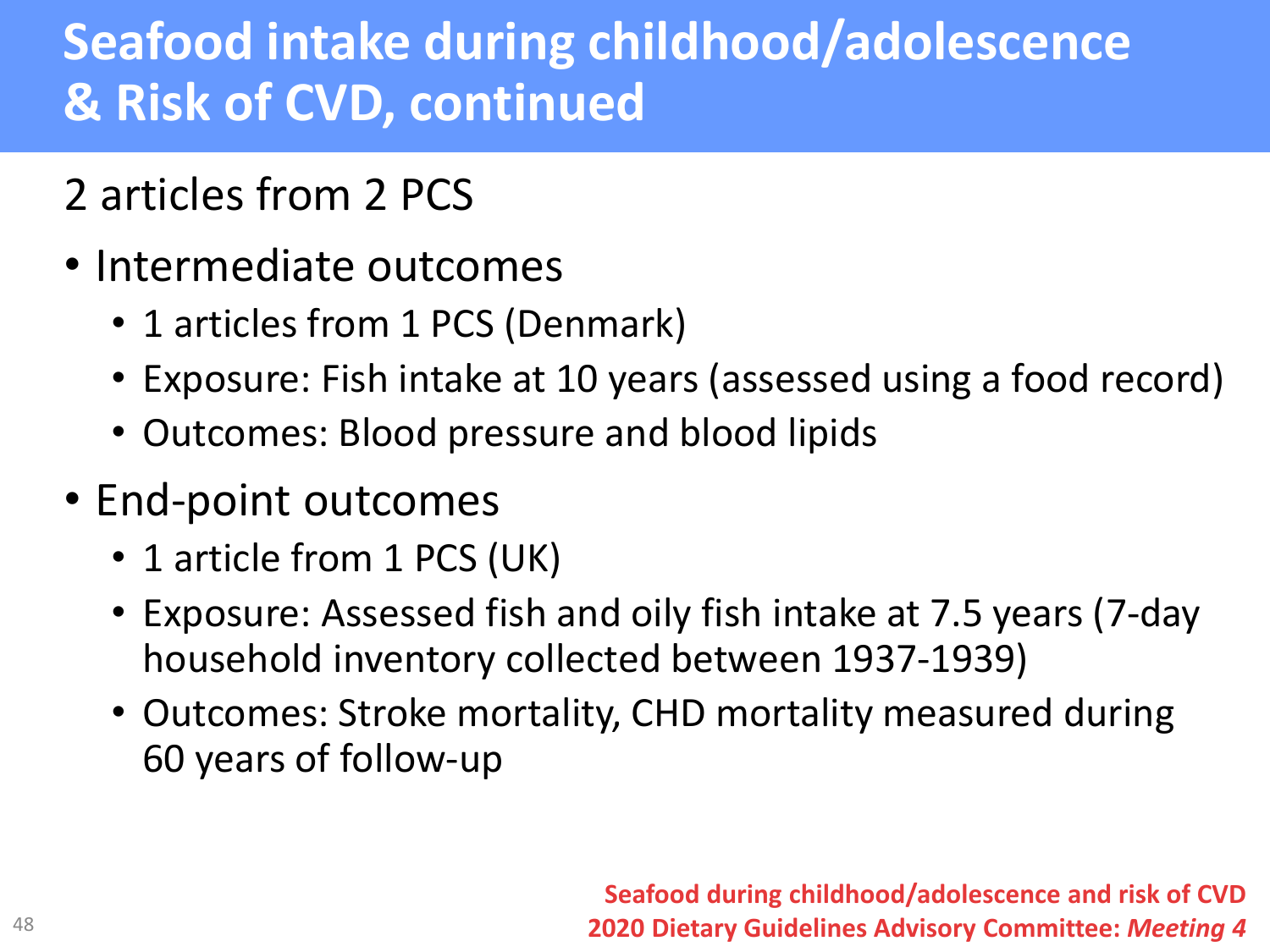# **Seafood intake during childhood/adolescence and Risk of CVD, continued**

- Results from the few available studies were not consistent
- Difficult to determine a relationship due to:
	- Inadequate number of studies
	- Serious methodological limitations of some studies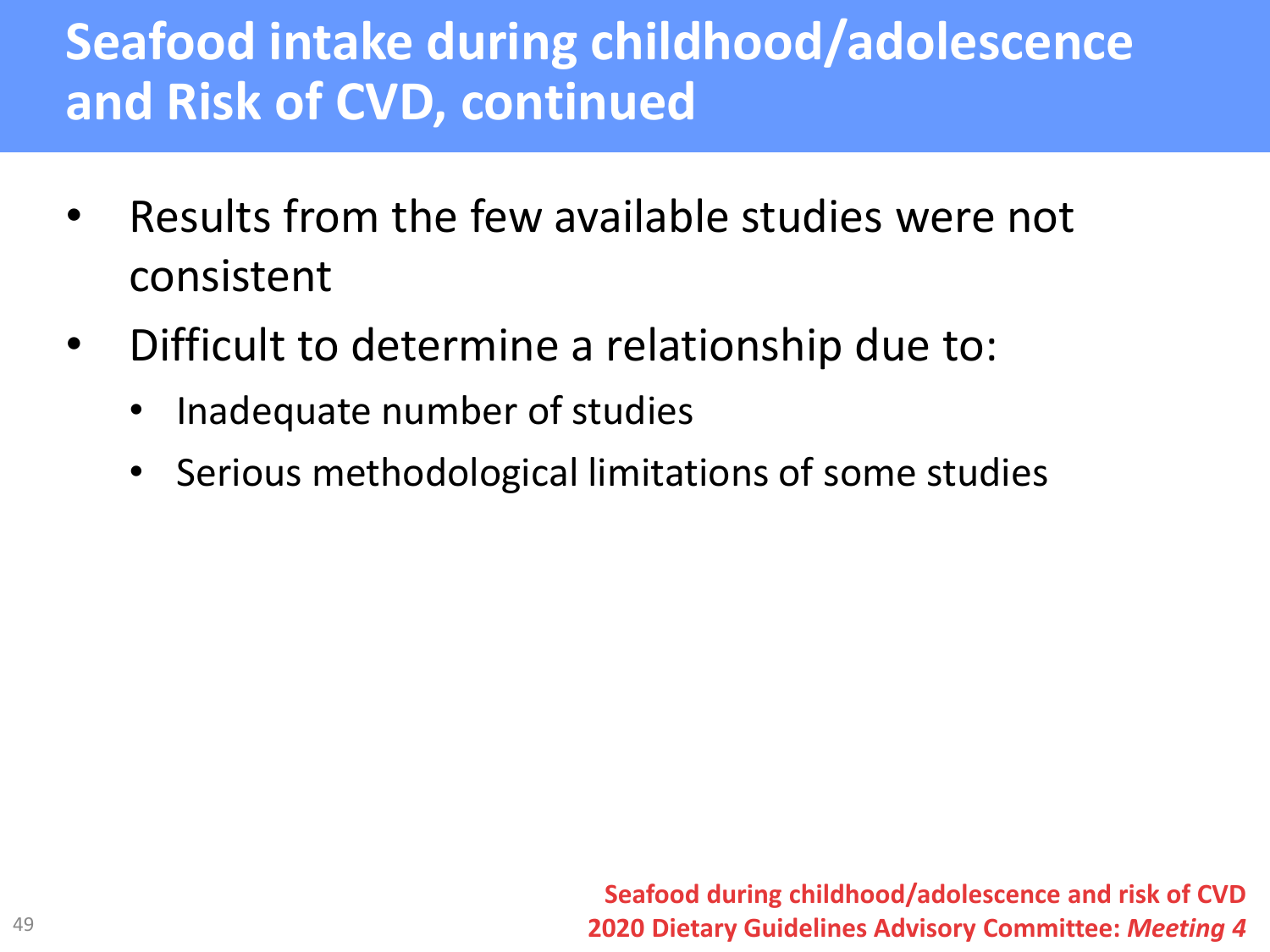# **Seafood intake during childhood/adolescence Risk of CVD, continued**

## **Draft Conclusion Statement**

Insufficient evidence is currently available to accurately determine the relationship between seafood consumption during childhood and adolescence and risk of developing cardiovascular disease.

## **Grade: Grade not assignable**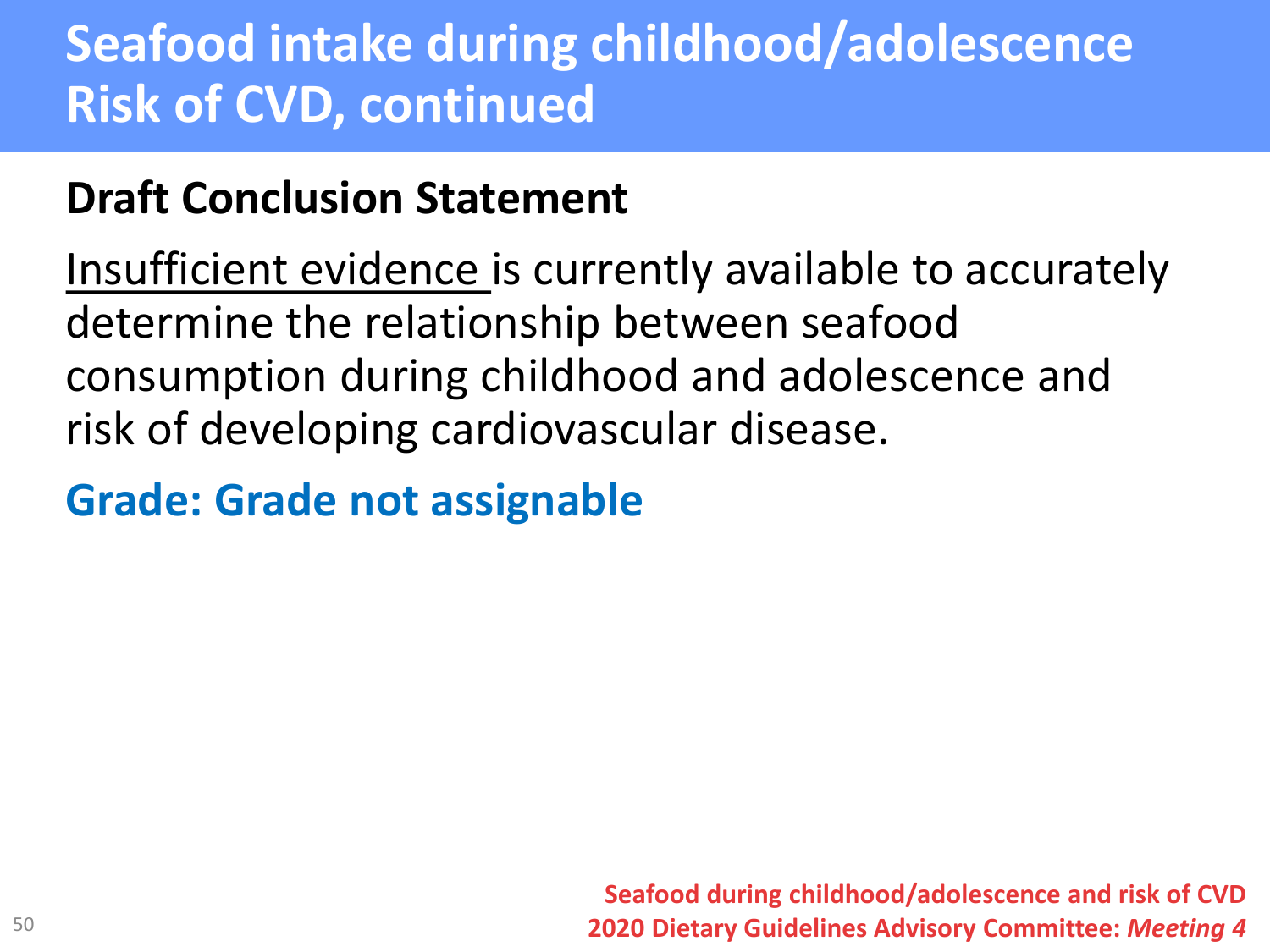# **Next Steps**

#### 1. **Peer-Review and Draft Report**

- **Seafood** during pregnancy and neurocognitive development
- **Seafood** during childhood/adolescence and neurocognitive development
- **Seafood** during childhood/adolescence and cardiovascular disease

#### 2. **Implement protocols**

- **Dietary fats** and cardiovascular disease
- **Dietary fats** and neurocognitive development/health
- **Dietary fats** and all-cause mortality
- **Dietary fats** and cancer

**Dietary Fats & Seafood 2020 Dietary Guidelines Advisory Committee:** *Meeting 4*